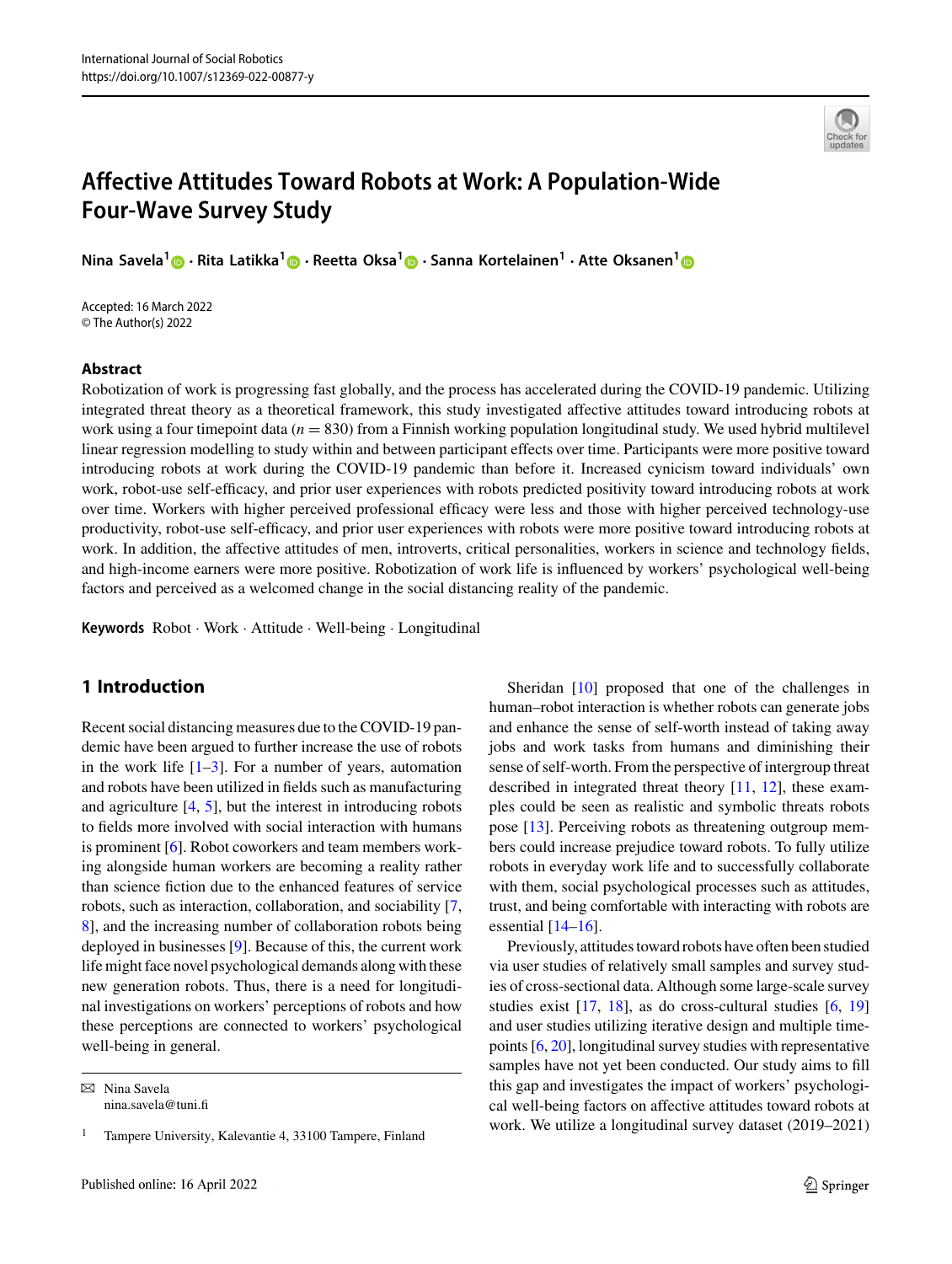designed to represent the Finnish working population and examine the trends in attitudes and user experiences over time. This is the first study to examine attitudes toward robots with population-wide longitudinal survey research.

# **1.1 Attitudes Toward Robots at Work**

Previous research demonstrated that people's attitudes toward robots were generally relatively positive [\[6,](#page-14-4) [21,](#page-14-18) [22\]](#page-14-19). However, it should be noted that people tend to respond more positively in surveys due to acquiescence bias [\[23\]](#page-14-20) and in face-to-face situations such as field interviews due to social desirability [\[24\]](#page-14-21). Based on one large-scale opinion survey, European citizens' positivity toward robots decreased during 2012–2017 [\[17\]](#page-14-14). The potential negativity toward robots at work context has been argued to relate to a fear of losing one's income due to robot automation replacing humans for the sake of efficiency [\[25,](#page-14-22) [26\]](#page-14-23) and to a discomfort due to social processes in interacting with robots [\[27\]](#page-14-24).

Studies examining the relationship of psychological wellbeing and factors related to attitudes toward robots are still scarce and report mixed results. One small study  $(N = 53)$ from the surgical field found that a group of surgical trainees with high risk of burnout perceived training on robotic surgery as less interesting and important, and they were not anticipating using robotic surgery in future practice [\[28\]](#page-14-25). Some studies have found a positive relationship between low worker well-being and perceptions of advanced technology. One mixed-methods study by Brougham and Haar [\[29\]](#page-14-26) tested awareness of advanced technology and its connection to different job and well-being factors on 120 employees and found that turnover intentions, cynicism, and depression were positively associated with workers' beliefs that their jobs were replaceable by technology such as robots and artificial intelligence (AI). Similarly, another team of researchers found AI awareness to be connected to job burnout [\[30\]](#page-14-27). While Kong et al. [\[30\]](#page-14-27) found no such connection with career competencies, Brougham and Haar [\[29\]](#page-14-26) found organizational commitment and career satisfaction to be negatively associated with participants' beliefs that advanced technology could replace their job.

These previous findings suggest that discontented workers might have positive perceptions of robots at work, while contented workers might be more threatened by the idea of a robot doing their work tasks and potentially replacing them. Although operating with cross-sectional data, these studies were designed to analyze if the pre-awareness of robotization of their work predicted workers' well-being, rather than examining the impact of well-being factors on attitudes toward robots. Some evidence from a user study of older adults implied a positive connection between low life satisfaction and negative attitudes toward interacting with robots [\[31\]](#page-14-28). However, the relationship between psychological wellbeing factors and attitudes toward robots could be different for those performing work tasks compared to subjects of work such as patients being cared for. The connection of psychological well-being measures on affective attitudes toward using or interacting with robots at work has not been previously studied.

As the pandemic has been proposed to have an impact on people's attitudes toward information technology [\[3\]](#page-14-1), the potential reasons behind the assumed attitude shift highlight the connection of technology's perceived benefits to attitudes toward it and the need to investigate these connections. Technology acceptance research has identified several factors, such as job relevance, output quality, and result demonstrability, addressing the benefits of a certain technology and their connections to the technology's perceived usefulness, and further to the attitude toward using it [\[32,](#page-14-29) [33\]](#page-14-30). Although these constructs involve the same technology, it is possible that positively perceived outcomes of one technology could affect attitudes toward other technologies. Studies support the notion that general interest in technology and its development is connected to positive attitudes toward robots [\[34,](#page-15-0) [35\]](#page-15-1).

Robot-use self-efficacy beliefs concern people's confidence in their own abilities to use robots [\[36,](#page-15-2) [37\]](#page-15-3) and are a technology-specific form of the concept of perceived self-efficacy [\[38\]](#page-15-4). Recent studies on robot-use self-efficacy beliefs have demonstrated a positive association with general attitudes toward robots [\[35\]](#page-15-1) and a readiness for robotization among healthcare workers [\[34,](#page-15-0) [39\]](#page-15-5). Self-efficacy beliefs are dynamic and can be altered by the context and change over time as information and experience are gained [\[40\]](#page-15-6). However, no prior studies have investigated the longitudinal relationship between perceived robot-use self-efficacy and affective attitudes toward robots.

Because familiarity with an attitude object can increase its attractiveness and decrease anxiety [\[41](#page-15-7)[–43\]](#page-15-8), positive attitudes toward robots could increase after having more encounters with robots. Indeed, people with firsthand experience of using robots have demonstrated more positive attitudes toward robots compared to those without prior experience [\[35\]](#page-15-1).

From other background factors, previous research has found a positive connection between education in technology and positive attitudes toward robots [\[37,](#page-15-3) [44\]](#page-15-9). Although human–robot interaction literature on income remains scarce, some previous studies suggested that lowincome earners were less comfortable with robots in public places [\[45\]](#page-15-10) but perceived them more suitable to their own field of work [\[46\]](#page-15-11). In technology adoption literature, gender and age are argued to be important confounding factors [\[47\]](#page-15-12) and some studies have found men and younger people to have a more positive attitude toward robots [\[45,](#page-15-10) [48,](#page-15-13) [49\]](#page-15-14). Previous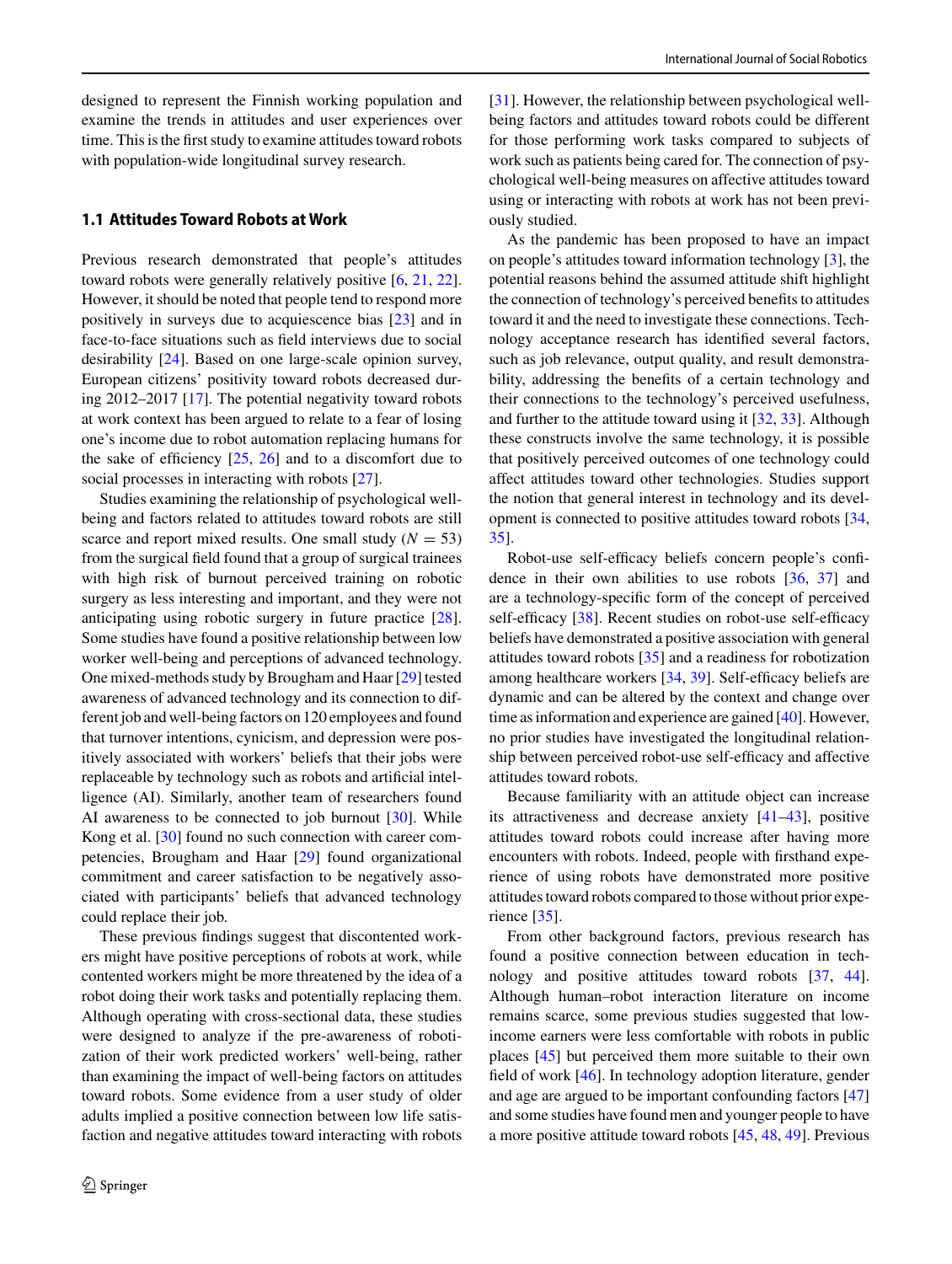research on personality traits has found high extraversion to be connected to higher trust and willingness to interact with robots [\[50\]](#page-15-15). Consistent findings for other personality traits remain scarcer in human–robot interaction literature, but some evidence implies that neurotic [\[37,](#page-15-3) [50\]](#page-15-15) and conscientious people and people not as open to experiences are more uncomfortable with interacting with robots [\[50,](#page-15-15) [51\]](#page-15-16).

The COVID-19 pandemic has been argued to increase the robotization of workplaces [\[1\]](#page-14-0), which can refer to introducing robots as tools for workers to utilize or as a robot workforce for human workers to work alongside of and potentially be replaced by. Unprecedented times including social distancing measures may have influenced people's attitudes toward robots. The benefits of utilizing robots to reduce human contact and the spread of viruses has been proposed to outweigh the concerns over privacy issues and potential job loss and to help boost the adoption of robots [\[52\]](#page-15-17). Thus, researchers have called for investigations on the impact of the COVID-19 pandemic on people's attitudes toward robots and replacing human contact with machine contact [\[2\]](#page-14-31) and how the deployment of robots affects organizations [\[3\]](#page-14-1). The ongoing COVID-19 pandemic has been stated to have a positive impact on the acceptance of other information technology, such as online services [\[3\]](#page-14-1), but evidence of its influence on people's perceptions about robotization of work is needed.

# **1.2 Theoretical Background and Hypotheses Development**

The theoretical framework of our research consists of theories on intergroup threat, strain, and attitude processes. Because attitude and comfort can be viewed as emotive factors influencing trust in automation [\[15\]](#page-14-32), we designed our study to examine how various cognitive (perceived cynicism, professional efficacy, technology-enhanced productivity, and robot-use self-efficacy) and behavioral factors (prior experience with robots) have influenced affective attitudes toward robots during the 2019–2021 timeframe. In addition, our aim was to analyze how the COVID-19 pandemic impacted the affective attitudes toward introducing robots at work. We posed five hypotheses to investigate the connections of psychological well-being factors and factors regarding competence and experiences with robots to affective attitudes toward introducing robots at work. From the different aspects of robotization of work, our study focuses on the ideas of introducing robots as tools for workers to utilize and as a robot workforce for human workers to work alongside of.

Integrated threat theory states that realistic or symbolic threats can provoke negativity  $[11, 12]$  $[11, 12]$  $[11, 12]$ . If robots pose a threat to workers' livelihoods (realistic threat), this might increase uncomfortableness and prejudice toward interacting with robots at work [\[13\]](#page-14-11). In contrast, if technology is perceived as a relief from an unsatisfying job, as a source of productivity, or as a solution for the need for social distancing and therefore benefits workers themselves, robots might not be perceived as threatening.

**H1a** High cynicism at work predicts positive affective attitudes toward introducing robots at work.

**H1b** High perceived professional efficacy predicts negative affective attitudes toward introducing robots at work.

Venkatesh and Davis [\[32,](#page-14-29) [33\]](#page-14-30) have theorized that facilitative factors, such as job relevance, output quality, and result demonstrability, are connected to perceived usefulness of technology, which further affects the attitude toward using technology and the use intention. Therefore, positively perceived task outcomes and other technology-use productivity beliefs likely affect the attitude toward the same technology. However, it could be argued to facilitate favorable expectations on other information technologies as well. Thus, people who make positive cognitive appraisals on technology use in general based on its perceived benefits on work productivity might also have more positive attitudes toward introducing robots at work.

**H2** High perceived technology-use productivity predicts positive affective attitudes toward introducing robots at work.

The concept of perceived self-efficacy is a central component of social cognitive theory [\[53\]](#page-15-18) and depicts individuals' beliefs in their own capabilities to accomplish tasks and attain goals [\[38\]](#page-15-4). Self-efficacy beliefs shape the way people think, feel, behave, and motivate themselves, and thus can affect how people approach novel situations and tasks [\[54\]](#page-15-19), such as deploying robots at work. Those with high confidence in their abilities to use robots at work are likely to perceive such technology more positively [\[34,](#page-15-0) [35,](#page-15-1) [39\]](#page-15-5).

**H3** High robot-use self-efficacy predicts positive affective attitudes toward introducing robots at work.

Contact hypothesis [\[55\]](#page-15-20), fear of the unknown [\[41\]](#page-15-7), familiarity principle [\[42\]](#page-15-21), and mere-exposure effect [\[43\]](#page-15-8) suggest that interaction experiences with the attitude target enhances the positivity toward it. For this reason, we expected that people with previous robot interaction experience would have more positive affective attitudes toward robots compared to those with no experience and that this effect is also found in within-person changes.

**H4** Having prior robot interaction experiences predicts positive affective attitudes toward introduction of robots at work.

In addition to the main hypotheses and the explored impact of the COVID-19 pandemic, we designed our study to include background factors of the science and technology field, income level, gender, age, and personality traits as control variables.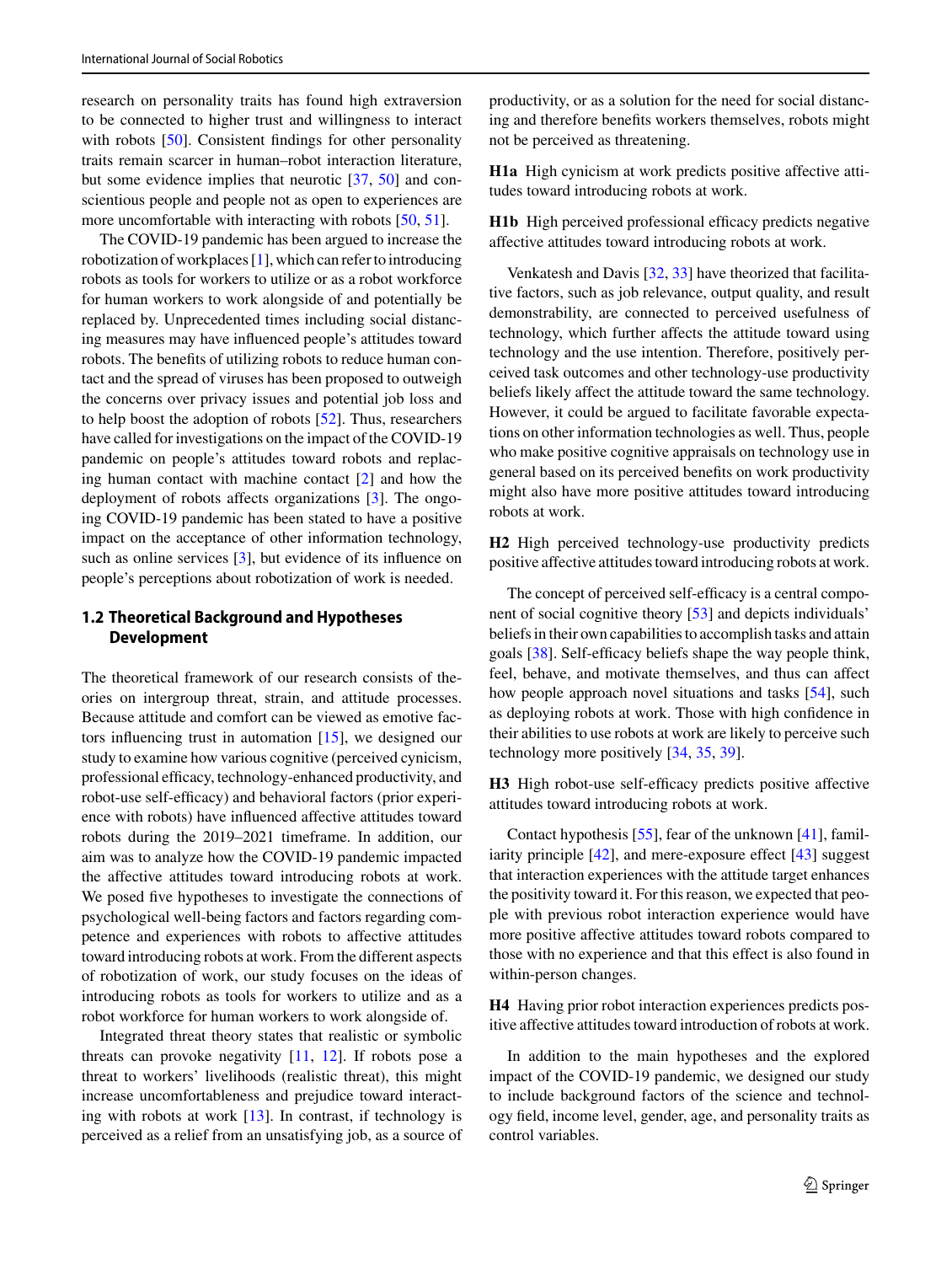# **2 Method**

# **2.1 Participants and Procedure**

For the analyses, we utilized a longitudinal Social Media at Work in Finland Survey, which was designed to represent the Finnish working population. The survey was designed by the research group and collected in collaboration with Norstat, utilizing Norstat's online research panel for recruiting participants via diverse offline and online sources. Participants did not receive direct financial compensation, but they can reclaim rewards with points they received from participating in the surveys. Data integrity and quality checks were conducted throughout the study following the research group's protocol. The local Academic Ethics Committee did not find ethical problems in the research. The survey was conducted in Finnish, and the participation was voluntary.

The original survey was collected in March–April 2019 from 1,817 participants, the data being representative by age and gender, covering diversely different occupational fields and regions of Finland. For the present study, we used the four timepoints followed by the first data collection because robot-related questions relevant to the present study were added after the original survey. The first timepoint included in this study  $(T1; n = 1,318)$  was collected in September–October 2019, and the second timepoint (T2;  $n = 1,081$ ) in March–April 2020. After that the original participants were recontacted. The third timepoint included in this study (T3;  $n = 1,152$ ) was collected in September–October 2020, and the fourth timepoint (T4;  $n = 1,018$ ) in March–April 2021. Of the original survey respondents, 46.23% participated in all five surveys ( $n = 840$ ) and the response rates were relatively high for all timepoints (T1: 72.54%; T2: 59.49%; T3: 63.40%; T4: 56.03%). The final sample used in this study (*n*  $= 830$ ) consisted of respondents who answered to all timepoints and who were working during at least one timepoint after the original survey collected in spring 2019 (44.33% female;  $M_{\text{age}} = 44.33$ ;  $SD = 11.09$ ; Range = 19–65). The response time medians of the surveys were 15.3–16.9 min.

### **2.2 Measures**

This study's main dependent variable is affective attitudes toward introducing robots at work. To consider the workers' well-being in the context of affective attitudes toward robots at work, we utilized subscales of burnout measure (cynicism and professional efficacy) and technostress measure (productivity) relevant to our research questions. Other main independent variables include robot-use self-efficacy and prior robot-use experience. Control variables include the COVID-19 pandemic time variable, occupation in the science and technology field, income, gender, age, and five personality traits (extraversion, conscientiousness, openness,

agreeableness, and neuroticism). Descriptive statistics of all measures are presented in Table [1](#page-4-0) and Pearson correlation coefficients for all the study variables are provided in appendices (Appendix).

# **2.2.1 Affective Attitudes Toward Introducing Robots at Work**

The dependent variable was measured with two items used in previous research [\[37\]](#page-15-3): "How would you feel about using a robot as a work equipment?" and "How would you feel about having a robot as a colleague?" We provided answer options on a 7-point Likert scale from 1 ("not at all comfortable") to 7 ("very comfortable"). For the analysis, we used both items as 1-item measures and as a 2-item sum variable with highly correlated items in all four timepoints (T1:  $r = 0.75$ ; T2:  $r = 0.75$ )  $= 0.77$ ; T3:  $r = 0.76$ ; T4:  $r = 0.79$ ).

### **2.2.2 Cynicism at Work**

The cynicism at work context refers to a negative attitude or indifference toward work due to a loss of interest in work and the sense of meaning it entails [\[56\]](#page-15-22). Cynicism at work was measured utilizing the 5-item cynicism subscale of the Maslach Burnout Inventory General Survey (MBI-GS) [\[56\]](#page-15-22), which includes statements such as "I have become less enthusiastic about my work." The answer options ranged from 0 to 6. We created a sum variable with a range of 0–30 that had a good internal consistency at all timepoints (T1:  $\omega = 0.82$ ; T2:  $\omega = 0.80$ ; T3:  $\omega = 0.82$ ; T4:  $\omega = 0.82$ ).

### **2.2.3 Professional Efficacy**

Professional efficacy refers to workers' satisfaction on their occupational accomplishments and feelings of effectiveness at work [\[56\]](#page-15-22). Perceived professional efficacy was measured utilizing the 6-item professional efficacy subscale of the MBI-GS [\[56\]](#page-15-22), including statements such as "In my opinion I am good at my job." The answer options ranged from 0 to 6. We created a sum variable with a range of 0–36 that had a good internal consistency in all timepoints (T1:  $\omega$  = 0.89; T2:  $\omega = 0.89$ ; T3:  $\omega = 0.90$ ; T4:  $\omega = 0.89$ ).

### **2.2.4 Technology-Use Productivity**

To measure perceived productivity of technology use, we utilized items from Ragu-Nathan et al.'s [\[57\]](#page-15-23) technostress measure's productivity subscale. The three statements about productivity beliefs were adapted to the context of social media: "Social media helps to improve the quality of my work," "Social media helps me to accomplish more work than would otherwise be possible," and "Social media helps me to perform my job better." The answer options ranged from 1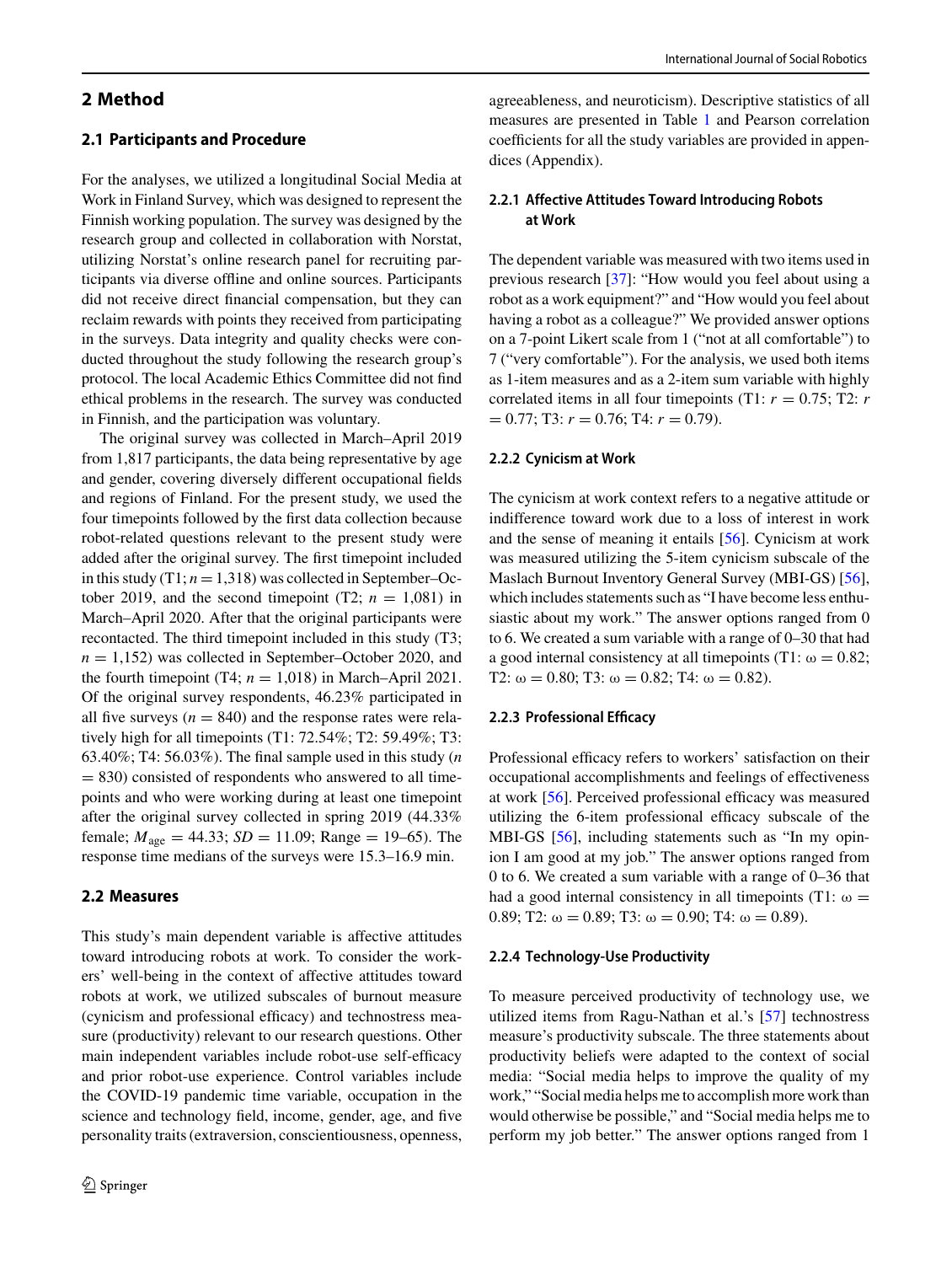#### <span id="page-4-0"></span>**Table 1** Descriptive statistics of the study variables

| Continuous variables                                 | Range     | T1               |                | T2               |       | T <sub>3</sub>   |       | T <sub>4</sub>   |       | Within-person      |
|------------------------------------------------------|-----------|------------------|----------------|------------------|-------|------------------|-------|------------------|-------|--------------------|
|                                                      |           | $\boldsymbol{M}$ | SD             | $\boldsymbol{M}$ | SD    | $\boldsymbol{M}$ | SD    | $\boldsymbol{M}$ | SD    | SD                 |
| Affective attitudes toward<br>introduction of robots | $2 - 14$  | 6.72             | 3.30           | 7.13             | 3.29  | 7.31             | 3.33  | 7.61             | 3.37  | 1.61               |
| As a tool at work                                    | $1 - 7$   | 3.64             | 1.71           | 3.88             | 1.73  | 3.96             | 1.74  | 4.07             | 1.73  | 0.91               |
| As a colleague                                       | $1 - 7$   | 3.09             | 1.82           | 3.25             | 1.77  | 3.35             | 1.81  | 3.53             | 1.84  | 0.92               |
| Cynicism at work                                     | $0 - 30$  | 14.40            | 7.15           | 14.02            | 6.86  | 14.05            | 6.93  | 14.32            | 7.07  | 3.69               |
| Professional efficacy                                | $0 - 36$  | 27.61            | 6.81           | 27.41            | 6.81  | 27.07            | 6.99  | 26.98            | 6.93  | 3.65               |
| Technology-use<br>productivity                       | $3 - 21$  | 7.35             | 4.52           | 7.65             | 4.60  | 7.64             | 4.56  | 7.50             | 4.59  | 2.38               |
| Robot-use self-efficacy                              | $3 - 21$  | 15.62            | 4.44           | 15.71            | 4.32  | 15.68            | 4.40  | 15.67            | 4.35  | 2.08               |
| General attitude toward<br>robots                    | $1 - 7$   |                  |                | 4.41             | 1.31  | 4.47             | 1.30  | 4.58             | 1.31  |                    |
| Income                                               | $1 - 8$   | 3.71             | 1.53           |                  |       |                  |       |                  |       |                    |
| Age                                                  | $19 - 65$ | 44.33            | 11.09          |                  |       |                  |       |                  |       |                    |
| Extroversion                                         | $3 - 21$  |                  |                | 13.43            | 4.35  |                  |       |                  |       |                    |
| Conscientiousness                                    | $5 - 21$  |                  |                | 15.61            | 3.04  |                  |       |                  |       |                    |
| <b>Openness</b>                                      | $3 - 21$  |                  |                | 14.70            | 3.36  |                  |       |                  |       |                    |
| Agreeableness                                        | $3 - 21$  |                  |                | 14.40            | 3.01  |                  |       |                  |       |                    |
| Neuroticism                                          | $3 - 21$  |                  |                | 11.70            | 3.61  |                  |       |                  |       |                    |
| Categorical variables                                | Coding    | $\boldsymbol{n}$ | $\%$           | $\boldsymbol{n}$ | $\%$  | $\sqrt{n}$       | $\%$  | $\sqrt{n}$       | $\%$  |                    |
| Prior robot-use experience                           | 0/1       | 322              | 38.80          | 420              | 50.60 | 437              | 52.65 | 460              | 55.42 | 0.31               |
| During COVID-19                                      | 0/1       | $\boldsymbol{0}$ | $\overline{0}$ | 830              | 100   | 830              | 100   | 830              | 100   |                    |
| Science and technology<br>field                      |           |                  |                |                  |       |                  |       | 42               | 5.06  |                    |
| Female                                               | 0/1       | 362              | 43.61          |                  |       |                  |       |                  |       |                    |
| n                                                    |           | 830 <sup>a</sup> |                | 830 <sup>a</sup> |       | 830 <sup>a</sup> |       | 830 <sup>a</sup> |       | 3,320 <sup>1</sup> |

We report means and standard deviations for the continuous study variables and frequencies and proportions for the categorical variables <sup>a</sup>The observations for the variables of cynicism at work and professional efficacy are lower ( $n = 3,152$ ; T1: 817, T2: 798, T3: 769, T4: 768) due to some participants ( $n = 97$ ) not working at one or more timepoints

("disagree completely") to 7 ("agree completely"). The final scale had a range of 3–21 and its internal consistency was excellent at all timepoints (T1:  $\omega = 0.95$ ; T2:  $\omega = 0.95$ ; T3:  $ω = 0.95$ ; T4:  $ω = 0.95$ ).

### **2.2.5 Robot-Use Self-Efficacy**

We utilized a robot-use self-efficacy measure applied from RUSH-3 [\[36\]](#page-15-2) to examine respondents'perceived abilities to use robots. Items included questions such as, "I'm confident in my ability to learn how to use robots in order to guide others to do the same." The answer options ranged from 1 ("disagree completely") to 7 ("agree completely"). The final scale had a range of 3–21 and its internal consistency was excellent at all timepoints (T1:  $\omega = 0.93$ ; T2:  $\omega = 0.93$ ; T3:  $ω = 0.94$ ; T4:  $ω = 0.93$ ).

#### **2.2.6 Prior Robot-Use Experience**

To measure participants' prior robot-use experience, we asked them, "When have you last used or interacted with a robot?" and provided them the following answer options: "I have never used or interacted with a robot," "During the past week," "During the past month," "During the past half a year," "During past year," and "Over a year ago." For the analyses, we created a dummy variable for all timepoints indicating if the participant had interacted with a robot at all (the last five answer options).

### **2.2.7 Control Measures**

Control variables were measured in one timepoint and included variables for the COVID-19 pandemic time, occupational field, income level, gender, age, and personality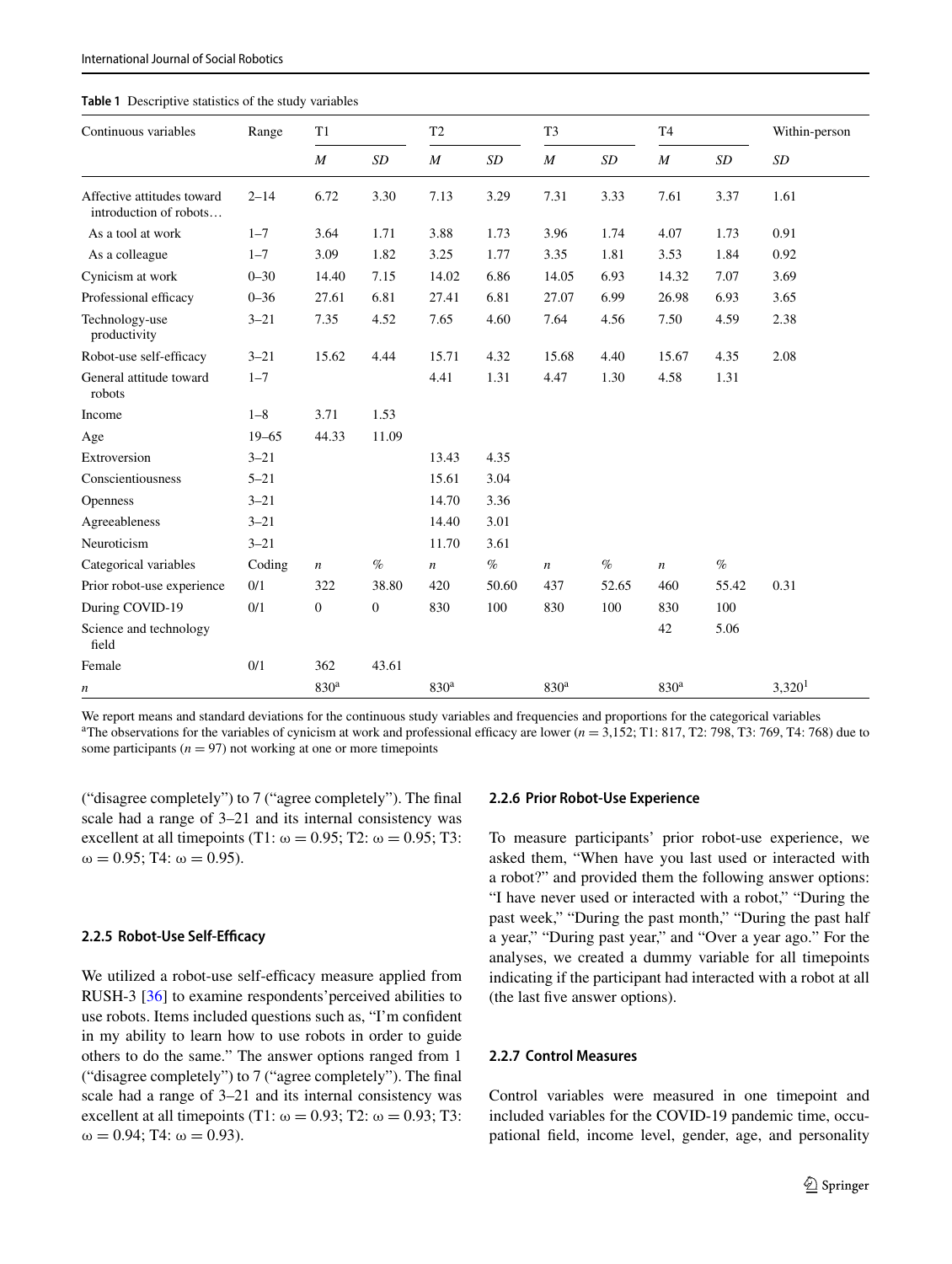traits. To account for the significance of the unusual times of the COVID-19 pandemic, we created a "During COVID-19" dummy variable where value 1 was assigned to timepoints T2–T4, value 0 referencing the timepoint before the pandemic (T1).

Occupational field was surveyed utilizing a list of Standard Industrial Classification TOL 2008 [\[58\]](#page-15-24) that is derived from the list of International Standard Industrial Classification of All Economic Activities (ISIC) [\[59\]](#page-15-25). For the analysis, we used a dummy variable indicating whether the participants worked in a field within "professional, scientific and technical activities," hereafter referred to as "science and technology field." No differences were found for other occupational fields. Income level was measured by asking participants their monthly gross income. Income variable had eight values: below  $1,000 \in (1)$ ;  $1,000-1,999 \in (2)$ ; 2,000–2,999€ (3); 3,000–3,999€ (4); 4,000–4,999€ (5); 5,000–5,999€ (6); 6,000–6,999€ (7); and over 7,000€ (8). Female was used as a reference category for gender, and age was used as a continuous variable.

We used the 15-item big five personality inquiry [\[60\]](#page-15-26) to measure the personality traits. Answer options to the statements varied from 1 to 7, and thus the final range for the sum variables of each trait was 3–21. The internal consistency of the scales was good for extraversion ( $\omega = 0.87$ ), and acceptable for conscientiousness ( $\omega = 0.70$ ), openness ( $\omega = 0.71$ ), agreeableness ( $\omega = 0.60$ ), and neuroticism ( $\omega = 0.71$ ).

# **2.3 Statistical Techniques**

All statistical analyses were performed with Stata 16 software and McDonald's omega coefficients were computed with a Stata module [\[61\]](#page-15-27) to estimate scale reliability. Table [1](#page-4-0) reports descriptive results for the study variables including means (*M*), standard deviations (*SD*), frequencies (*n*), and proportions (%). In addition to descriptive statistics, we computed hybrid linear multilevel regression models using Stata's hybrid command––an approach considered to combine the strengths of standard random effects and fixed effects surpassing their weaknesses [\[62\]](#page-15-28). For these main analysis models (see Table [2\)](#page-6-0), we report unstandardized regression coefficients (*B*), their estimated standard errors (*SE B*), and statistical significance (*p* value).

With the hybrid models, we tested whether the withinperson variation in cynicism at work, professional efficacy beliefs, perceived technology-use productivity, robot-use self-efficacy beliefs, or prior robot-use interaction experience between timepoints predicted changes in affective attitudes toward robots as equipment or colleagues. In addition to the dynamic differences over time, the hybrid models provide figures for static differences between participants. Thus, we report both within-effects for the main independent variables and between-effect associations computed simultaneously for the same variables and the control variables measured at one timepoint. Main models included 830 participants and 3,152 observations, and an additional analysis on general attitude toward robots (timepoints T2–T4) included 815 participants and 2,335 observations.

# **3 Results**

Based on our descriptive results, positive attitudes toward robots have increased during the COVID-19 pandemic (see Table [1\)](#page-4-0). Affective attitudes toward using robots as tools at work ( $B = 0.33$ ,  $p < 0.001$ ) and toward robot colleagues ( $B$  $= 0.29, p < 0.001$ ) were more positive during the COVID-19 pandemic era than before it (T2–T4 vs. T1). This increasing trend could also be seen in the general attitude towards robots (T2 vs. T4:  $B = 0.17$ ,  $p = 0.009$ ) that was measured during the COVID-19 (T2–T4). A similar trend was observed for prior user experiences with robots  $(T2-T4 \text{ vs. } T1: B = 0.14,$  $p < 0.001$ ), but for robot-use self-efficacy, the slight increase from before the COVID-19 era was not statistically significant. No statistically significant changes between timepoints were observed for cynicism at work, professional efficacy beliefs, or perceived technology-use productivity during our study's timeframe.

The main results based on the hybrid models are presented in Table [2.](#page-6-0) We found within-person effects for cynicism at work ( $B = 0.03$ ,  $p = 0.006$ ), robot-use self-efficacy ( $B =$ 0.14,  $p < 0.001$ ), and prior robot-use experience ( $B = 0.32$ ,  $p$ )  $= 0.010$ , meaning that the temporal increase in these during the T1–T4 timepoints predicted more positive affective attitudes toward introducing robots at work. However, it should be noted that although the within-person effect for cynicism at work was significant over the four timepoints, the regression coefficient was small. Similar results were found for a robot as a tool at work and as a colleague for cynicism and robot-use self-efficacy, but in terms of prior robot-use experience, the result remained statistically significant only in the case of affective attitude toward robots as tools at work. We also found between-person effects for professional efficacy beliefs  $(B = -0.06, p = 0.004)$ , perceived technology-use productivity  $(B = 0.12, p < 0.001)$ , robot-use self-efficacy beliefs  $(B = 0.35, p < 0.001)$ , and prior robot-use experience  $(B = 1.33, p < 0.001)$ . Similar results were found for a robot as a tool at work and as a colleague.

In addition, adding a general attitude toward robots variable (measured only in T2–T4) in the model showed similar results and demonstrated that the general attitude toward robots is a strong predictor of the context-specific affective attitudes toward introducing robots at work based on both within-person effects ( $B = 0.74$ ,  $p < 0.001$ ) and betweenperson effects ( $B = 1.67$ ,  $p < 0.001$ ). It is notable that the small within-person effect of cynicism at work is slightly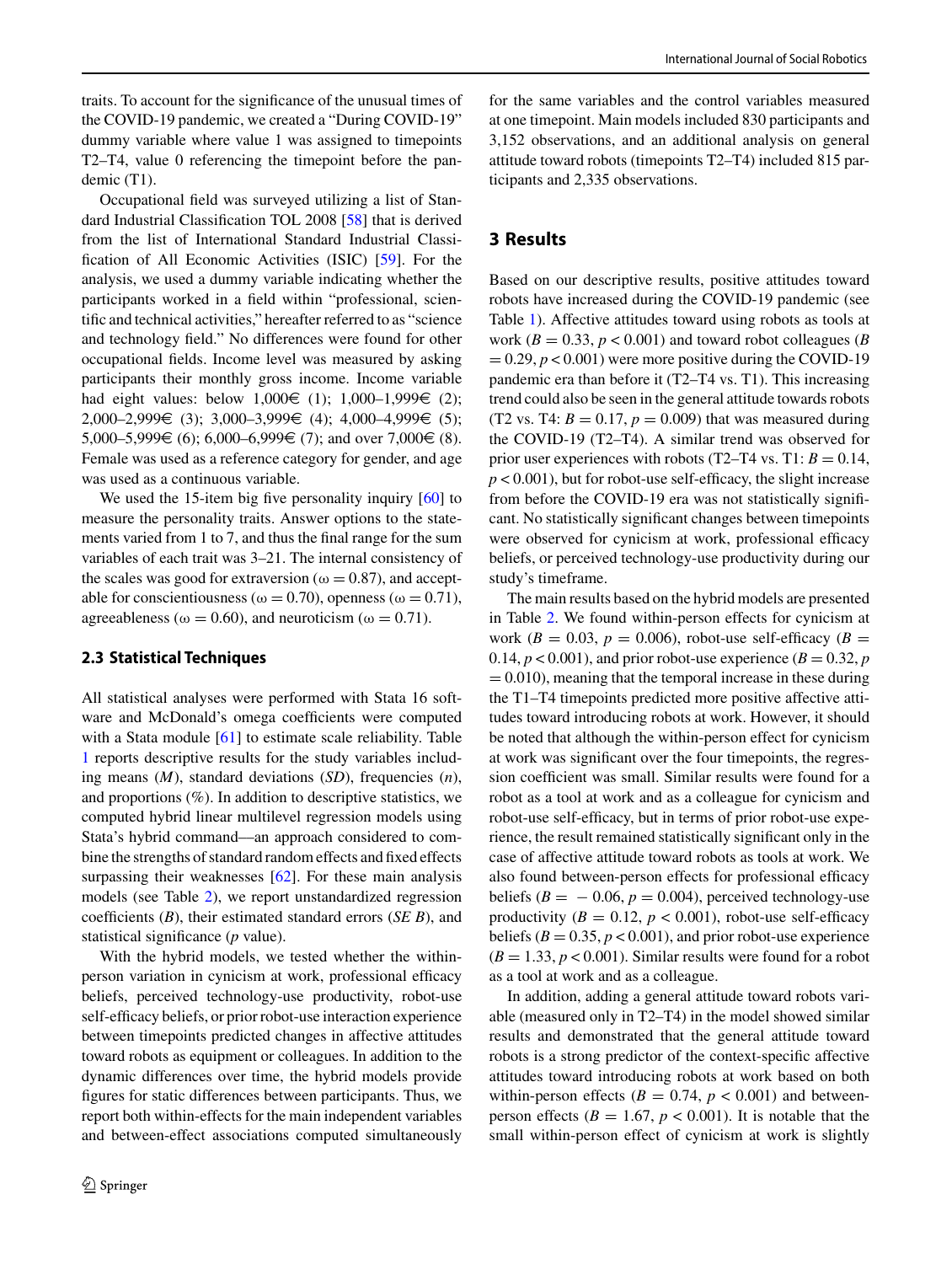<span id="page-6-0"></span>**Table 2** Hybrid multilevel models predicting affective attitudes toward introducing robots at work

|                              | Tool or colleague |       |                  | Tool             |       |                  | Colleague        |       |                  |
|------------------------------|-------------------|-------|------------------|------------------|-------|------------------|------------------|-------|------------------|
|                              | $\boldsymbol{B}$  | SE(B) | $\boldsymbol{p}$ | $\boldsymbol{B}$ | SE(B) | $\boldsymbol{p}$ | $\boldsymbol{B}$ | SE(B) | $\boldsymbol{p}$ |
| Within-person variables      |                   |       |                  |                  |       |                  |                  |       |                  |
| Cynicism at work             | 0.03              | 0.01  | .006             | 0.01             | 0.01  | .033             | 0.01             | 0.01  | .007             |
| Professional efficacy        | $-0.01$           | 0.01  | .184             | 0.00             | 0.01  | .401             | $-0.01$          | 0.01  | .123             |
| Technology-use productivity  | 0.01              | 0.01  | .502             | 0.01             | 0.01  | .500             | 0.00             | 0.01  | .609             |
| Robot-use self-efficacy      | 0.14              | 0.02  | < .001           | 0.08             | 0.01  | < .001           | 0.07             | 0.01  | < .001           |
| Prior robot-use experience   | 0.32              | 0.12  | .010             | 0.19             | 0.07  | .007             | 0.13             | 0.07  | .060             |
| Between-person variables     |                   |       |                  |                  |       |                  |                  |       |                  |
| Cynicism at work             | $-0.02$           | 0.02  | .215             | $-0.01$          | 0.01  | .211             | $-0.01$          | 0.01  | .271             |
| Professional efficacy        | $-0.06$           | 0.02  | .004             | $-0.02$          | 0.01  | .038             | $-0.03$          | 0.01  | < .001           |
| Technology-use productivity  | 0.12              | 0.02  | < .001           | 0.05             | 0.01  | < .001           | 0.07             | 0.01  | < .001           |
| Robot-use self-efficacy      | 0.35              | 0.02  | < .001           | 0.19             | 0.01  | < .001           | 0.16             | 0.01  | < .001           |
| Prior robot-use experience   | 1.33              | 0.23  | < .001           | 0.79             | 0.11  | < .001           | 0.54             | 0.13  | < .001           |
| Controls                     |                   |       |                  |                  |       |                  |                  |       |                  |
| During COVID-19              | 0.56              | 0.08  | < .001           | 0.30             | 0.04  | < .001           | 0.26             | 0.05  | < .001           |
| Science and technology field | 0.69              | 0.31  | .026             | 0.20             | 0.15  | .182             | 0.49             | 0.18  | .008             |
| Income                       | 0.14              | 0.06  | .015             | 0.06             | 0.03  | .025             | 0.08             | 0.03  | .019             |
| Female                       | $-0.54$           | 0.17  | .002             | $-0.37$          | 0.09  | < .001           | $-0.18$          | 0.10  | .069             |
| Age                          | 0.01              | 0.01  | .362             | 0.00             | 0.00  | .905             | 0.01             | 0.00  | .132             |
| Extraversion                 | $-0.08$           | 0.02  | < .001           | $-0.04$          | 0.01  | < .001           | $-0.05$          | 0.01  | .001             |
| Conscientiousness            | $-0.03$           | 0.03  | .322             | $-0.02$          | 0.02  | .178             | $-0.01$          | 0.02  | .544             |
| Openness                     | 0.02              | 0.03  | .526             | 0.00             | 0.01  | .921             | 0.02             | 0.02  | .232             |
| Agreeableness                | $-0.07$           | 0.03  | .020             | $-0.02$          | 0.01  | .138             | $-0.05$          | 0.02  | .004             |
| Neuroticism                  | 0.02              | 0.03  | .380             | 0.02             | 0.01  | .135             | 0.00             | 0.01  | .813             |

stronger during the COVID-19 timepoints ( $B = 0.04$ ,  $p =$ 0.001) and remains statistically significant ( $B = 0.03$ ,  $p =$ 0.006) even after a strong predictor of general attitude toward robots is added to the model.

The affective attitudes toward introducing robots at work were significantly more positive during the COVID-19 pandemic era (T2–T4) than before it ( $B = 0.56$ ,  $p < 0.001$ ). Based on the between-person effect results for background factors, workers from the science and technology field were more positive toward robot colleagues  $(B = 0.49, p = 0.008)$ , higher income was associated with more positive affective attitudes toward robots introduced as tools or as colleagues  $(B = 0.14, p = 0.015)$ , and women were less positive toward using robots as tools at work  $(B = -0.37, p < 0.001)$ . In addition, extraversion was negatively associated with positivity toward introducing robots at work  $(B = -0.08, p < 0.001)$ and for agreeableness, a similar connection was found only for affective attitude toward the idea of having a robot colleague ( $B = -0.05$ ,  $p = 0.004$ ). No differences were found based on age and the personality traits of conscientiousness, openness to experiences, and neuroticism.

# **4 Discussion**

This Finnish longitudinal study on working populations investigated the within-between participant effects of workers' psychological well-being factors on their affective attitudes toward introducing robots at work. The results showed that people were more positive toward introducing robots at work during the COVID-19 pandemic than before it. Increased cynicism at work, robot-use self-efficacy, and prior user experiences with robots predicted positivity toward introducing robots at work over time. People with higher perceived professional efficacy were less and those with higher scores in technology-use productivity beliefs, robotuse self-efficacy, and prior user experiences with robots were more positive toward introducing robots at work. In addition, the affective attitudes of women, extroverts, and agreeable respondents were more negative, and workers in the science and technology field and with higher income were more positive, providing more evidence on background factors in the field of human–robot interaction.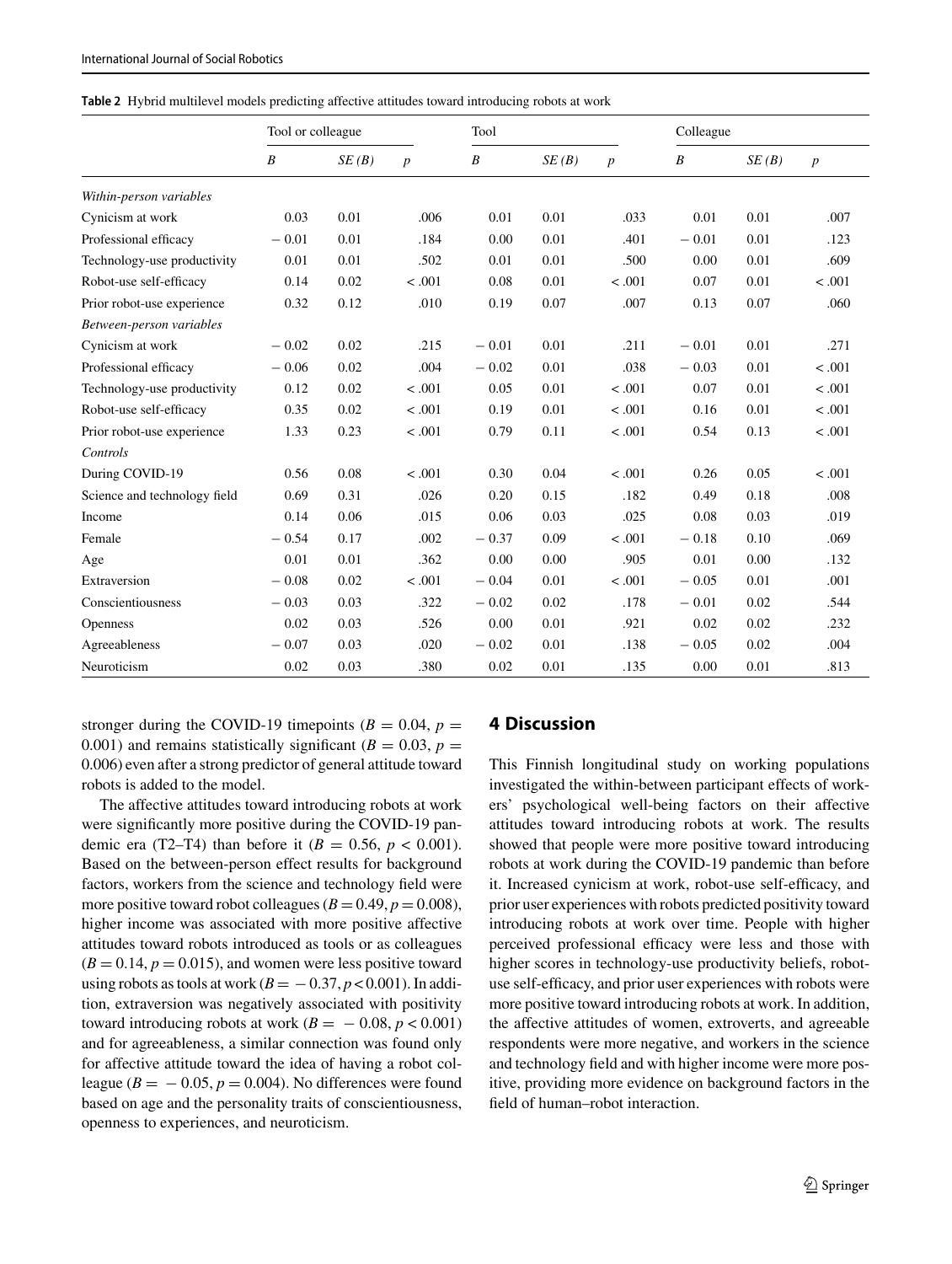The results partly supported hypothesis H1a, confirming that an increase in cynicism at work had a small positive effect on the positivity toward introducing robots at work. The results based on between-person effects confirmed H1b, meaning that workers with higher perceived professional efficacy had more negative affective attitudes toward introducing robots at work. Similarly, we found support from betweenperson effects for H2, confirming that workers with higher perceived technology-use productivity were more positive toward introducing robots at work. These were in line with our theoretical argumentation based on integrated threat theory  $[11-13]$  $[11-13]$  and the technology acceptance model  $[32, 33]$  $[32, 33]$  $[32, 33]$ .

The findings also supported our other hypotheses confirming that high robot-use self-efficacy (H3) and having prior robot interaction experiences (H4) predicted positive affective attitudes toward introducing robots at work. These results were in line with previous research on robot-use self-efficacy [\[34,](#page-15-0) [35,](#page-15-1) [39\]](#page-15-5) and the theories explaining the positive impact of exposure to the attitude target [\[42,](#page-15-21) [43,](#page-15-8) [55\]](#page-15-20). We found connections for both between the workers and in changes within them over time, except we did not find a statistically significant within-person effect between prior robot interaction experiences and affective attitude toward robot colleagues. Considering the currently deployed robot technologies, this could be due to the firsthand interaction experiences likely involving robots as tools rather than as colleagues.

These associations might exist because the COVID-19 pandemic has changed the ways of working, the work per se, and normal interaction possibilities. A large proportion of employees have also worked remotely and were pushed to take a notable digital leap [\[63\]](#page-15-29). Hence, individuals' professional and emotional connection to their work, colleagues, and employer may have suffered and increased cynicism at work and altered employees' affective attitudes toward robots to more positive to aiding these gaps. This could also be the case for workers self-doubting their abilities to handle the work and seeing robots as a relief for their burden. However, becoming more familiar with and more confident in utilizing robotic technology at work significantly increases workers' positive affective attitudes toward robots at work. Those workers who see and believe in the positive productivity possibilities of traditional technology, such as social media, could also be more inclined to appreciate and interact with robots and other advanced technologies.

In addition to our main hypotheses, we sought to investigate the impact of the COVID-19 pandemic on people's attitudes toward robots. In line with what other researchers have proposed  $[1-3, 52]$  $[1-3, 52]$  $[1-3, 52]$  $[1-3, 52]$ , the affective attitudes toward introducing robots at work were remarkably more positive during the COVID-19 pandemic than before it. During the timeframe between September 2019 and April 2021, we observed a slight increase in affective attitudes toward introducing robots at work, general attitude towards robots (March 2020–April 2021), robot-use self-efficacy, and having prior user experiences with robots. In addition to the potential benefits in preventing human contact and the spread of viruses, the changes in attitudes could be due to increased faith in the usefulness of technology in general as especially knowledge workers have relied more on communication technology during the COVID-19 pandemic. In addition, the suggested enhancement of robotization of workplaces during the pandemic [\[1\]](#page-14-0) can be indirectly observed from the fact that increasingly more respondents had at least some encounters with robots across the span of our study's timeframe.

In line with previous findings [\[37,](#page-15-3) [44\]](#page-15-9), respondents from science and technology were more comfortable with the idea of having a robot as a colleague. Consistent with one previous study [\[45\]](#page-15-10), we found that people with a higher income were more positive toward introducing robots at work, contributing to the scarce evidence on human–robot literature about the relationship between income and attitudes toward robots. Another previous study found low-income earners to perceive robots as more suitable to their own field of work [\[46\]](#page-15-11). This somewhat different finding could be due to an essentially different outcome variable. For instance, manual workers with a low income could consider robots suitable for doing their job while simultaneously being uncomfortable with robots deploying into their workplace and potentially replacing them. In contrast, high-income earners, and knowledge workers from the fields of science and technology, for example, might feel that the possibility of robots replacing them is rather unlikely and thus robot coworkers do not make them as uncomfortable.

Although some studies have found women to be more negative toward robots [\[48,](#page-15-13) [49,](#page-15-14) [64\]](#page-15-30), other studies have found no difference based on gender [\[45\]](#page-15-10). Our study expands the literature in finding that women's uncomfortableness was directed at using a robot as a tool rather than having them as colleagues, which is in line with the notion that the potential gender differences depend on the robot type [\[45\]](#page-15-10). Along with some previous findings [\[45\]](#page-15-10), we found no relationship between age and the affective attitudes measure.

In contrast to some evidence on previous research [\[50\]](#page-15-15), we found introverted people to be more positive toward introducing robots at work and agreeable individuals less comfortable with the idea of having a robot colleague. However, this was somewhat in line with a previous study on U.S. respondents where a similar relationship remained statistically insignificant [\[37\]](#page-15-3). Other personality traits were not connected to our affective attitudes measure. Considering that our study's target population involved people from a specific cultural background and life domain, namely the Finnish working population, more research on the relationships of personality traits with the attitudes toward robots is needed.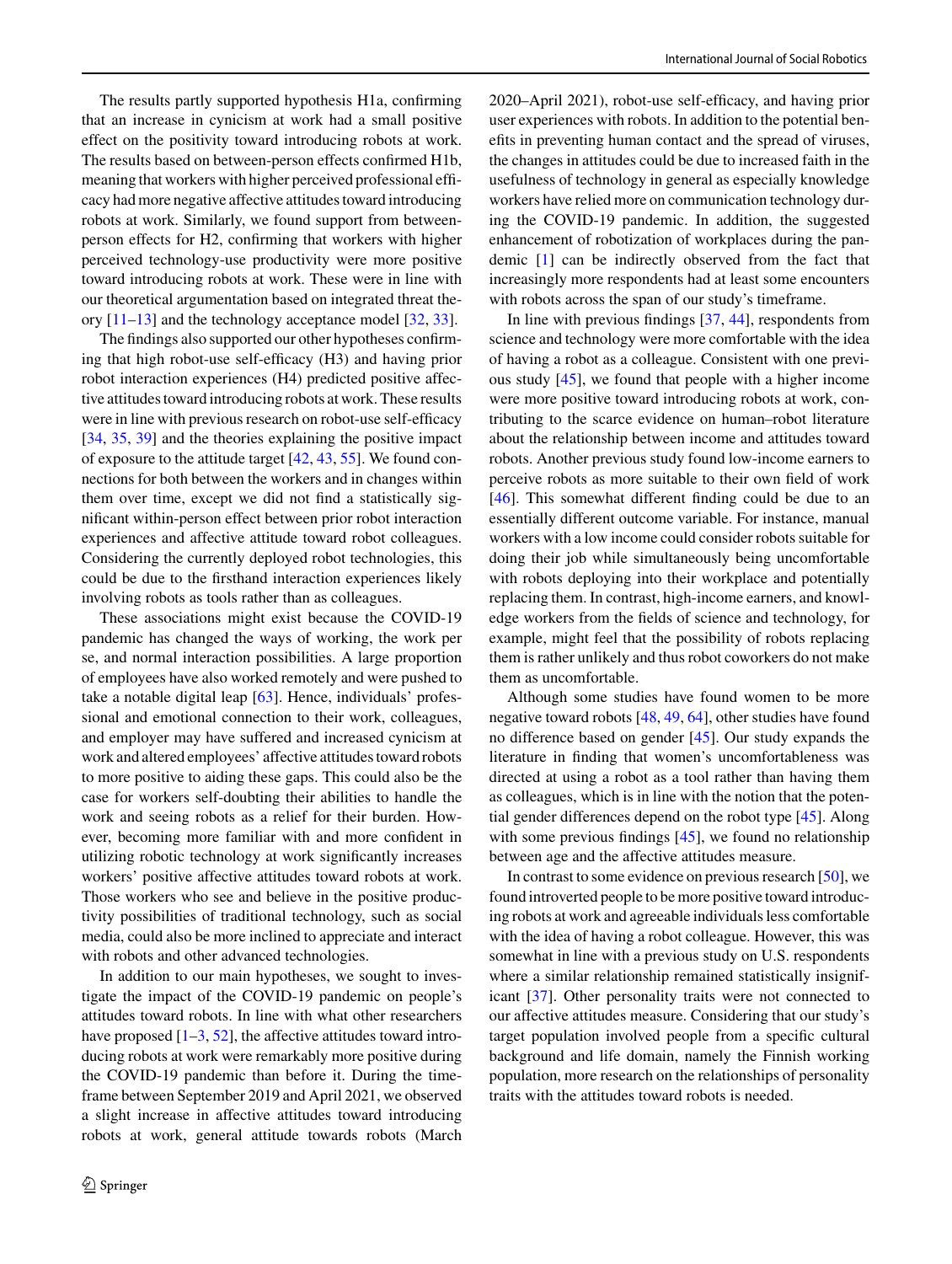### **4.1 Theoretical Contributions and Implications**

Our research expands the current technology acceptance literature on psychological well-being factors, which have been previously understudied in the context of attitudes toward robots. Our results on perceived technology-use productivity supports the findings from previous research [\[34,](#page-15-0) [35\]](#page-15-1) suggesting that positive evaluations of technology in general are connected to positive attitudes toward robots. Because this relationship between attitude toward a specific technology and attitude toward other technologies or technology in general is not represented in technology acceptance models [\[32,](#page-14-29) [33\]](#page-14-30), it should be noted and further investigated. Our additional analysis results also verify a connection between attitude toward robots in general and attitude toward interacting with a robot in specific situations, such as at work, which is in line with previous findings [\[27,](#page-14-24) [65\]](#page-15-31). Our study makes a similar notion on technology acceptance models and psychological well-being factors, such as work burnout when used in the work context. Furthermore, positive attitudes toward and perceived benefits in using a new technology predicts usage motivation and intention to continue using the technology [\[66,](#page-15-32) [67\]](#page-15-33).

In addition, our study illuminates the mechanisms in which the unusual situation a pandemic causes could alter the sense of threat technology is provoking and affect the attitudes toward it. Based on integrated threat theory [\[11,](#page-14-9) [12\]](#page-14-10), realistic and symbolic threats can provoke negativity and promote prejudice. Vanman and Kappas [\[13\]](#page-14-11) have proposed that integrated threat theory could be used to explain negativity toward robots as well. Our results support the notion in a sense that workers who were cynical toward their own abilities and the relevance of their work might have perceived robots at work as less threatening because they saw robots as a relief from an unsatisfying job. Thus, they might have seen robots as a realistic advantage rather than a threat, which increased their positivity toward robots. In contrast, low-income earners and those confident in their work skills might experience robots as a realistic threat that could take away their valued jobs from them. In addition, robot colleagues could pose a symbolic threat for compassionate and extraverted workers who would rather interact with human workers.

Considering the importance of language and representations [\[68,](#page-15-34) [69\]](#page-16-0), introducing robots as colleagues instead of technical tools is associated with different expectations and can have significantly different social and power implications. In addition to the potential symbolic threat and prejudice that perceiving robots as social actors might provoke, the slightly less positive affective attitude toward robots as colleagues on average could be due to unfamiliarity. People are less likely to have experience with interacting with social robots than using robotic technologies as tools, which could make them more comfortable with the idea of using robots as tools at work based on theoretical arguments of contact hypothesis [\[55\]](#page-15-20), familiarity principle [\[42\]](#page-15-21), mere exposure effect [\[43\]](#page-15-8), and fear of the unknown [\[41\]](#page-15-7).

### **4.2 Implications for Practice**

Considering the implications of our results for further robotization of work life, policy makers and employers should pay more attention to workers' psychological well-being in general. Our results imply that workers expressing cynicism toward their work and professional abilities, which are dimensions of work burnout, could be more enthusiastic to obtain robots to lessen their burden at work. Even though high cynicism at work and low professional efficacy would lead to viewing robots at work more positively, introducing robots should not be done while neglecting workers' wellbeing because this could have a negative societal impact and increase negativity toward robotization. Attention should be given to prevent cynicism at work and burnout in general by reinforcing the abilities and resources with actions, such as giving employees opportunities to influence and control their work, workload, and hours; enhancing stress management skills and possibilities for recovery; and fostering workplace support [\[70,](#page-16-1) [71\]](#page-16-2). A more sustainable way for mitigating adopting robots at work is to educate and familiarize workers with robots. In line with previous research [\[35\]](#page-15-1), our results also highlight the importance of enabling successful encounters with robots and improving workers' confidence in their abilities to use advanced technology, for example by providing adequate training.

Our results indicated that there are individual differences in affective attitudes toward robots that need to be considered. Low-income earners might perceive robots at work more threatening than those with secure income and therefore robotization should be handled delicately. On average, women might be more hesitant to use robots as tools, but no other differences based on gender or age were found. This study's results also imply that robot colleagues cause more discomfort for outgoing and compassionate workers, but reserved and rational or critical workers might react more positively. It could be beneficial to direct the opportunities to interact with robots at work to those who are more interested and willing to do so while allowing more hesitant workers the choice not to and the time to adjust to the change.

# **4.3 Strengths, Limitations and Future Research Direction**

A significant strength of our study was to utilize nationally representative large-scale survey data of a working population with a four-point longitudinal design and multiple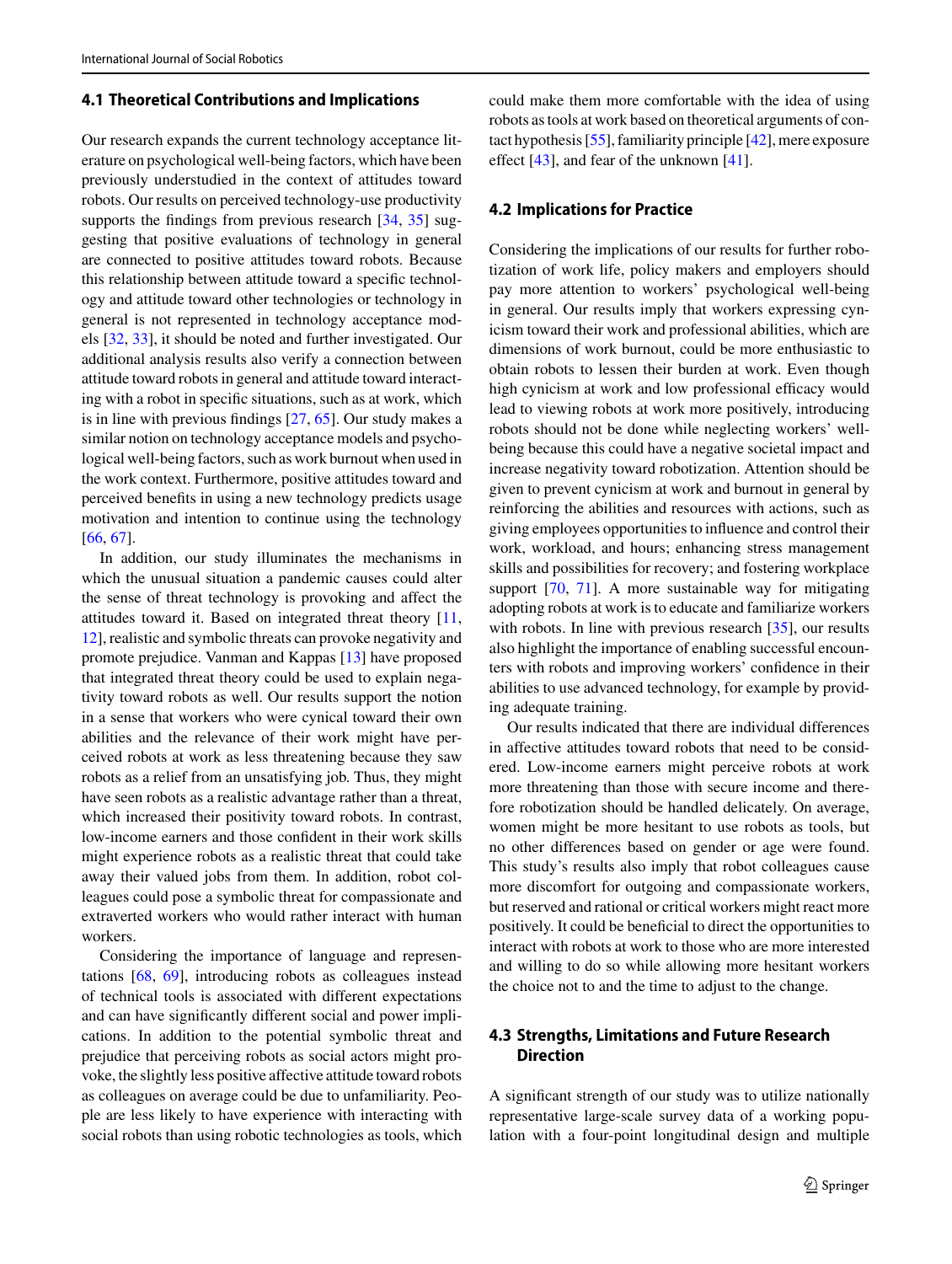validated measures for well-being and psychological factors. Using hybrid linear regression models and computing within- and between-person effects simultaneously also provides strength for our findings. However, the results found in the Finnish working population are not directly generalizable to other populations with different cultural backgrounds. Future research should validate our results with nationally representative samples collected from other countries. In addition, although responses on the idea of having robots at work offer valuable information about the potential consequences before they are realized, field studies with advanced robots utilizing versatile affective measurements would be an important future research avenue.

# **5 Conclusions**

This was the first large-scale longitudinal study conducted in human–robot interaction research on positive attitudes toward robots. Our study is also among the few to consider well-being factors on technology acceptance. Our results based on nationally representative data on Finnish workers suggest that robotization of work life is judged as a positive transformation by dissatisfied and insecure workers who think that using technology is productive and beneficial. Workers with increased work-related stress based on cynicism toward their work and professional abilities might consider the robot workforce a relief, whereas people with a high sense of competence and pride in their own work perceive robotization of work more negatively. In addition to workers' well-being and psychological factors, individual differences in personality and socio-demographics influence attitudes toward robots in the work context. Our findings also show that introducing robots at work is perceived increasingly positively during COVID-19 and times of social distancing. The results imply that distressing times and troubled workers are seeking solutions from technology

and anticipating robotization of work life more positively.

**Funding** This research received funding from the Finnish Cultural Foundation (Robots and Us Project, 2018–2019, PIs Jari Hietanen, Atte Oksanen, and Veikko Sariola; personal grant for Reetta Oksa, 2021–2022), the Finnish Work Environment Fund (Professional Social Media Use and Work Engagement Among Young Adults Project, Project Number 118055, principal investigator: Atte Oksanen), and Kone Foundation (UrbanAI project, 2021–2023, PI Atte Oksanen, Grant 202011325). Data collection was also partly funded by the Faculty of Social Sciences at the Tampere University.

**Availability of Data and Material** The data that support the findings of this study are available from the corresponding author upon reasonable request.

**Code Availability** Not applicable.

# **Declarations**

**Conflict of interest** The authors do not have a conflict of interest to declare.

**Ethical Approval** The Academic Ethics Committee of the Tampere Region stated prior data collection that the research project did not include any ethical problems.

**Consent to Participate** Participation in the study was completely voluntary and participants were informed about their opportunity to withdraw from the study.

**Open Access** This article is licensed under a Creative Commons Attribution 4.0 International License, which permits use, sharing, adaptation, distribution and reproduction in any medium or format, as long as you give appropriate credit to the original author(s) and the source, provide a link to the Creative Commons licence, and indicate if changes were made. The images or other third party material in this article are included in the article's Creative Commons licence, unless indicated otherwise in a credit line to the material. If material is not included in the article's Creative Commons licence and your intended use is not permitted by statutory regulation or exceeds the permitted use, you will need to obtain permission directly from the copyright holder. To view a copy of this licence, visit [http://creativecomm](http://creativecommons.org/licenses/by/4.0/) [ons.org/licenses/by/4.0/.](http://creativecommons.org/licenses/by/4.0/)

# **Appendix**

See Table [3.](#page-10-0)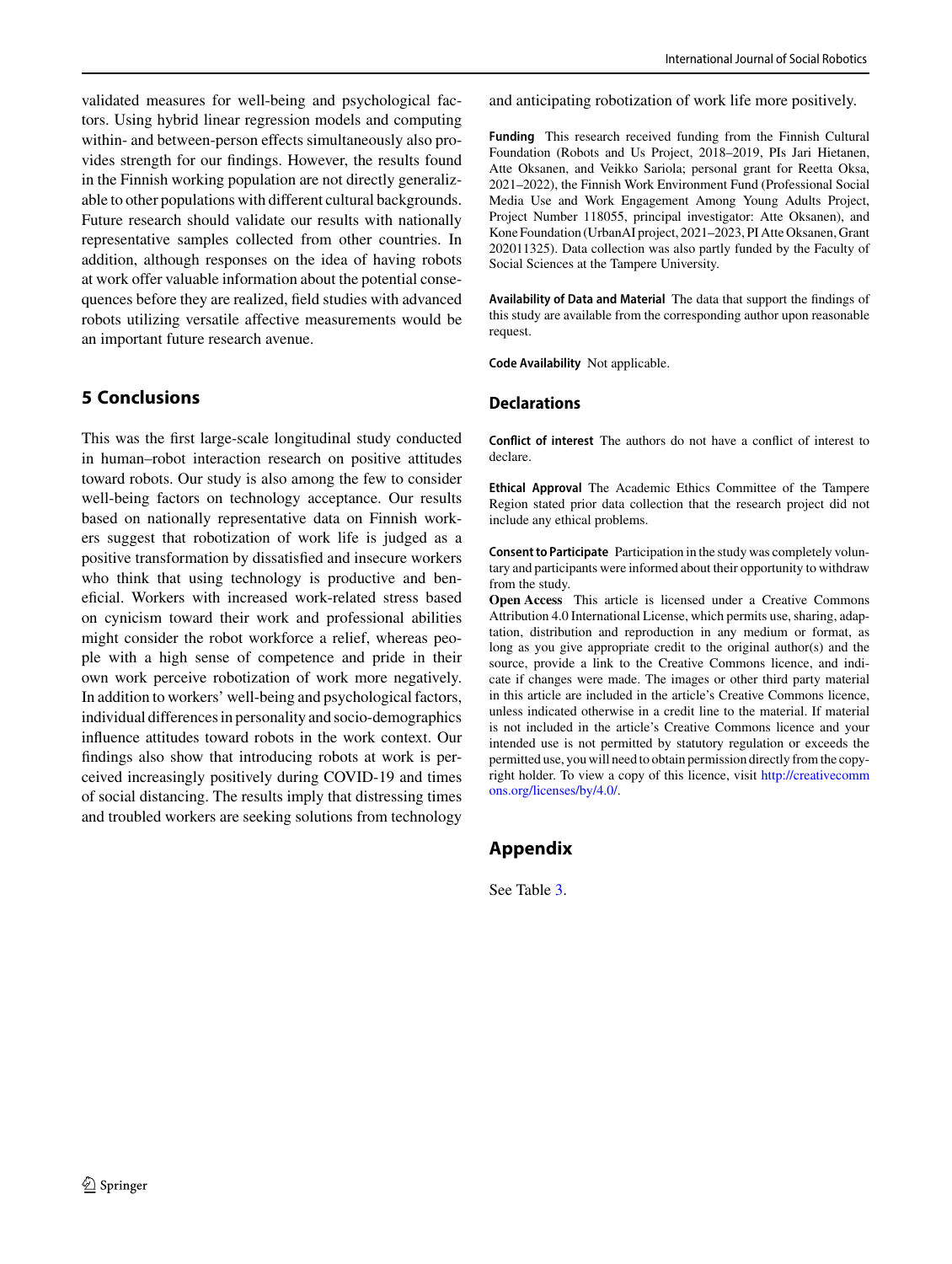|                                            | $\mathbf{c}$   | 3                                       | 4                                       | 5                                      | $\circ$                                                                                            | $\overline{ }$                                                                                                                | $\infty$                                                                                                                | $\circ$                                                                                                                       | $\overline{10}$     | $\Box$              | 12                   | 13                  | $\overline{1}$      | 15                  | 16                  | $\overline{17}$ |
|--------------------------------------------|----------------|-----------------------------------------|-----------------------------------------|----------------------------------------|----------------------------------------------------------------------------------------------------|-------------------------------------------------------------------------------------------------------------------------------|-------------------------------------------------------------------------------------------------------------------------|-------------------------------------------------------------------------------------------------------------------------------|---------------------|---------------------|----------------------|---------------------|---------------------|---------------------|---------------------|-----------------|
|                                            |                |                                         |                                         |                                        |                                                                                                    |                                                                                                                               |                                                                                                                         |                                                                                                                               |                     |                     |                      |                     |                     |                     |                     |                 |
| Ş.                                         |                |                                         |                                         |                                        |                                                                                                    |                                                                                                                               |                                                                                                                         |                                                                                                                               |                     |                     |                      |                     |                     |                     |                     |                 |
| $\overline{5}$                             | $\mathbf{r}$   | $\overline{a}$                          |                                         |                                        |                                                                                                    |                                                                                                                               |                                                                                                                         |                                                                                                                               |                     |                     |                      |                     |                     |                     |                     |                 |
| $\mathcal{P}$                              | $\mathbf{69}$  |                                         |                                         |                                        |                                                                                                    |                                                                                                                               |                                                                                                                         |                                                                                                                               |                     |                     |                      |                     |                     |                     |                     |                 |
| Ŕ.                                         | 03             |                                         | $\overline{0}$                          |                                        |                                                                                                    |                                                                                                                               |                                                                                                                         |                                                                                                                               |                     |                     |                      |                     |                     |                     |                     |                 |
| $\infty$                                   | $\infty$       | $\mathsf I$                             |                                         | $\mathbf{c}_3$                         |                                                                                                    |                                                                                                                               |                                                                                                                         |                                                                                                                               |                     |                     |                      |                     |                     |                     |                     |                 |
| $\odot$                                    | 00             |                                         |                                         | $\mathbf{5}$                           | $\mathcal{P}$                                                                                      |                                                                                                                               |                                                                                                                         |                                                                                                                               |                     |                     |                      |                     |                     |                     |                     |                 |
| $\overline{0}$                             | 03             | $\widetilde{\omega}$                    | $\ddot{\circ}$                          | $\tilde{56}$                           | $\hat{\mathbf{z}}$                                                                                 | $\mathcal{L}$                                                                                                                 |                                                                                                                         |                                                                                                                               |                     |                     |                      |                     |                     |                     |                     |                 |
| 03<br>$\overline{\phantom{a}}$             | $\overline{0}$ | $\overline{c}$                          | $\overline{c}$                          |                                        | $\ddot{5}$                                                                                         | 35                                                                                                                            | $\ddot{c}$                                                                                                              |                                                                                                                               |                     |                     |                      |                     |                     |                     |                     |                 |
| $\overline{50}$                            | 02             | $\widetilde{\mathrm{S}}$<br>$\mathsf I$ |                                         |                                        |                                                                                                    |                                                                                                                               |                                                                                                                         | $\mathcal{P}$                                                                                                                 |                     |                     |                      |                     |                     |                     |                     |                 |
| $\overline{6}$<br>$\overline{\phantom{a}}$ | $\Xi$          | $\rm g$<br>$\vert$                      | $\overline{1}$                          |                                        |                                                                                                    |                                                                                                                               |                                                                                                                         | $\mathbf{S}$                                                                                                                  | <b>e</b>            |                     |                      |                     |                     |                     |                     |                 |
| $\sim$                                     | $\overline{c}$ | ō                                       |                                         |                                        |                                                                                                    |                                                                                                                               |                                                                                                                         | 58                                                                                                                            | $\mathbf{c}$        | $\ddot{\mathbf{e}}$ |                      |                     |                     |                     |                     |                 |
| $\overline{20}$                            | LT.            | .18                                     | $\overline{1}$                          |                                        |                                                                                                    |                                                                                                                               |                                                                                                                         | $\overline{0}$                                                                                                                | $03$                | $\Xi$               | $\ddot{\mathrm{c}}$  |                     |                     |                     |                     |                 |
| 22                                         | 20             | ឆ្                                      | 23                                      | $\mathcal{O}$                          |                                                                                                    |                                                                                                                               |                                                                                                                         | $\overline{50}$                                                                                                               | Ŕ,                  | $\mathfrak{S}$      | Ŕ.                   | $\mathfrak{g}$      |                     |                     |                     |                 |
| $\overline{.20}$                           | 16             | $\tilde{a}$                             | $\ddot{ }$                              | 03                                     |                                                                                                    |                                                                                                                               |                                                                                                                         | $\ddot{q}$                                                                                                                    | $\overline{0}$      | $\ddot{\mathrm{c}}$ | $\ddot{\mathrm{c}}$  | 62                  | $\ddot{\mathbf{e}}$ |                     |                     |                 |
| $\ddot{a}$                                 | 16             | $\overline{.18}$                        | $\ddot{ }$                              | $\odot$                                |                                                                                                    |                                                                                                                               |                                                                                                                         | $\infty$                                                                                                                      | $\ddot{\mathbf{e}}$ | $\overline{0}$      | $\mathfrak{S}$       | $\ddot{\mathbf{e}}$ | $\mathcal{L}$       | 39.                 |                     |                 |
| $\ddot{a}$                                 | 42             | $\ddot{ }$                              | $\mathbf{e}$                            |                                        |                                                                                                    |                                                                                                                               |                                                                                                                         | $\overline{c}$                                                                                                                | $\mathbf{a}$        | H.                  | èŗ.                  | $\ddot{13}$         | $\ddot{15}$         | 3                   | $\ddot{12}$         |                 |
| 33                                         | 42             | न्                                      | $\mathbf{3}$                            |                                        |                                                                                                    |                                                                                                                               |                                                                                                                         | $\overline{H}$                                                                                                                | 23                  | $\ddot{=}$          | $\ddot{=}$           | CO.                 | $\ddot{=}$          | $\mathbf{\hat{s}}$  | $\boldsymbol{0}$    | $\overline{5}$  |
| 33                                         | 38             | <u>त्रं</u>                             | न्                                      |                                        | Ś.                                                                                                 |                                                                                                                               | $\ddot{\mathbf{8}}$                                                                                                     | $\ddot{18}$                                                                                                                   | $\overline{18}$     | <b>E</b>            | Ľ.                   | $\ddot{13}$         | $\ddot{15}$         | $\ddot{1}$          | 13                  | $\mathbf{63}$   |
| 35                                         | 36             | न्                                      | $\dot{A}$                               | $\ddot{c}$                             | Ę                                                                                                  |                                                                                                                               | $\Xi$                                                                                                                   | $\overline{L}$                                                                                                                | $\mathbf{z}$        | $\ddot{.}$          | $\ddot{a}$           | $\ddot{=}$          | 15                  | $\ddot{\mathbf{6}}$ | $\ddot{\mathbf{e}}$ | $\mathcal{L}$   |
| 29                                         | 24             | 57                                      | $\frac{26}{5}$                          | $\beta$                                | $\mathbb S$                                                                                        | ō                                                                                                                             | Š                                                                                                                       | ā                                                                                                                             | $\overline{0}$      | $\odot$             | $\widetilde{\omega}$ | $\overline{18}$     | $\ddot{1}$          | $\ddot{=}$          | $\overline{16}$     | ភ្              |
|                                            |                |                                         | $\frac{60}{10}$<br>.75<br>$\frac{1}{2}$ | 50.<br>$50$ .<br>$\frac{02}{01}$<br>ō. | $-36$<br>$-36$<br>$-36$<br>$\frac{80}{10}$<br>$\frac{1}{2}$<br>$\ddot{\mathbf{8}}$<br>$\mathbf{a}$ | 80.<br>$\ddot{\mathbf{8}}$<br>$\ddot{z}$<br>$\ddot{\circ}$<br>50<br>$\ddot{\mathrm{s}}$<br>$\ddot{\circ}$<br>ō.<br>$\ddot{a}$ | 90.<br>50.<br>$\ddot{\text{o}}$<br>মৃ<br>মৃ<br>Ŕ<br>ਤ੍<br>$\ddot{0}$ .<br>$\frac{8}{1}$<br>$\overline{c}$<br>$\ddot{a}$ | $\overline{18}$<br>50<br>$rac{50}{1}$<br>$\overline{0}$<br>6 <sup>1</sup><br>50<br>$\ddot{v}$<br>$\ddot{c}$<br>$\overline{5}$ |                     |                     |                      |                     |                     |                     |                     |                 |

<span id="page-10-0"></span>Table 3 Pearson Correlation Coefficients of the Study Variables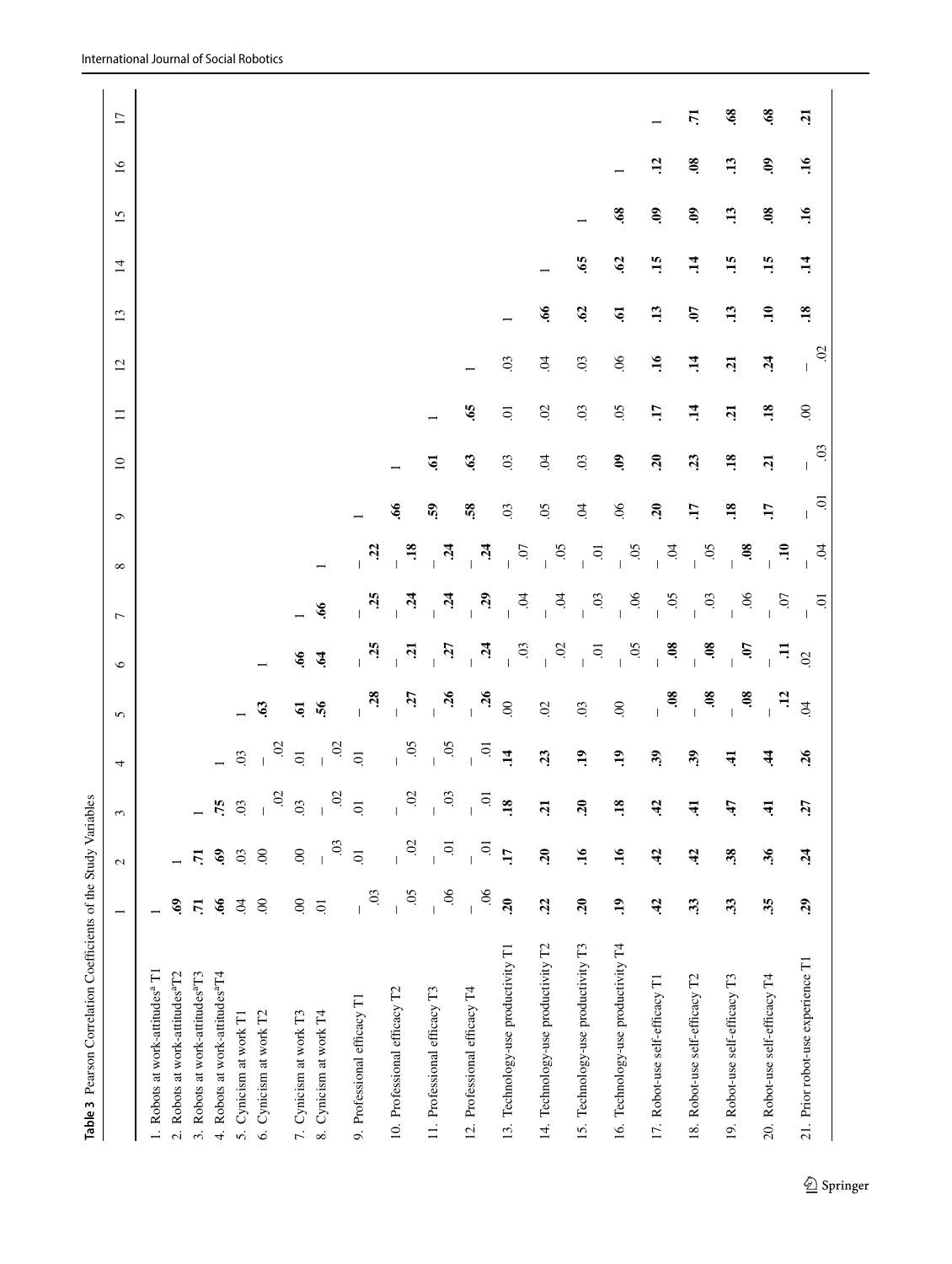| Table 3 (continued)                        |                              |                  |                                                                       |                                              |                                          |                                                                |                                         |                                            |                 |                     |                                |                      |                               |                         |                     |                    |                                                                                                                            |
|--------------------------------------------|------------------------------|------------------|-----------------------------------------------------------------------|----------------------------------------------|------------------------------------------|----------------------------------------------------------------|-----------------------------------------|--------------------------------------------|-----------------|---------------------|--------------------------------|----------------------|-------------------------------|-------------------------|---------------------|--------------------|----------------------------------------------------------------------------------------------------------------------------|
|                                            |                              | $\mathbf{c}$     | 3                                                                     | 4                                            | $\mathbf{r}$                             | $\circ$                                                        | $\overline{z}$                          | $\infty$                                   | $\sigma$        | $\mathbf{C}$        | $\Box$                         | $\overline{12}$      | 13                            | $\overline{4}$          | 15                  | 16                 | $\overline{17}$                                                                                                            |
| 22. Prior robot-use experience T2          | $\mathfrak{F}$               | 28               | 28                                                                    | 25                                           | 66                                       | S                                                              | $\rm 8$                                 |                                            |                 | ā.                  |                                |                      | 12                            | H.                      | $\overline{18}$     | $\ddot{=}$         | H.                                                                                                                         |
| 23. Prior robot-use experience T3          | er.                          | 22               |                                                                       |                                              | $\overline{50}$                          | B                                                              | B                                       | 3800                                       | $5\frac{5}{10}$ |                     | $\frac{1}{2}$ or $\frac{1}{2}$ | $^{56}$ $^{\circ}\,$ |                               | $\ddot{1}$              | $\mathbf{e}$        |                    | $\Xi$                                                                                                                      |
| 24. Prior robot-use experience T4          | er.                          | $\ddot{ }$       | $3\overline{3}$                                                       | $3\overline{3}$                              | $\mathfrak{S}$                           | $\mathbf{S}$                                                   | $\mathfrak{S}$                          |                                            | $\mathfrak{S}$  | 58                  |                                | $\ddot{\circ}$       | $\frac{2}{7}$ $\frac{1}{7}$   | $\ddot{5}$              | $\overline{18}$     | 28                 | $\ddot{=}$                                                                                                                 |
| 25. General robot attitude <sup>b</sup> T1 | $\ddot{c}$                   | $\ddot{\bm{66}}$ | S)                                                                    | 56                                           | $\overline{c}$                           | Ę                                                              | Ę                                       | $\epsilon$                                 | $\overline{5}$  | $\overline{c}$      | $\overline{0}$                 | $\infty$             | 15                            | $\ddot{=}$              | $\overline{15}$     | $\ddot{13}$        | $\ddot{3}$                                                                                                                 |
| 26. General robot attitude <sup>b</sup> T2 | 55.                          | Ş.               | ۶.                                                                    | ভ্                                           | $\frac{1}{2}$                            | $\overline{a}$                                                 | $\frac{1}{2}$                           | $\ddot{\bullet}$                           | 12              | $\ddot{\mathbf{8}}$ | É.                             | $\mathbf{8}$         | $\mathbf{14}$                 | $\ddot{a}$              | $\ddot{18}$         | $\overline{16}$    | न                                                                                                                          |
| 27. General robot attitude <sup>b</sup> T3 | પું                          | 58.              | $\mathbf{S}$                                                          | ۶.                                           |                                          |                                                                |                                         |                                            | $\overline{0}$  | $\overline{0}$      | $\ddot{q}$                     | $\mathbf{8}$         | $\ddot{15}$                   | $\overline{20}$         | H.                  | H.                 | శి                                                                                                                         |
| 28. Science and technology field           | Q.                           | $\vec{1}$        | $\ddot{=}$                                                            | LT.                                          | $-66$                                    | $\begin{array}{c}\n\bullet \\ \bullet \\ \bullet\n\end{array}$ | $\begin{array}{c}\n5 \\ 1\n\end{array}$ | $-0.05$<br>0.2<br>0.3<br>0.3<br>0.3<br>0.1 | $\overline{1}$  | 60.                 | $\mathbf{L}$                   | $\mathbf{L}$         | $\mathcal{O}$                 | $\mathcal{S}$           | $\overline{c}$      | 03                 | Ę                                                                                                                          |
| 29. Income                                 | H.                           | <u>ដ</u>         | $\overline{18}$                                                       | $\mathbf{S}$                                 | $600 - 100$                              | $\frac{8}{1}$                                                  | $\frac{3}{2}$                           |                                            | $rac{6}{6}$     |                     | $^{10}$ .                      | $^{66}$              | 66                            | $\mathbf{8}$            | $\overline{0}$      | $90$               | न                                                                                                                          |
| 30. Female                                 | $\ddot{ }$                   | JT.              |                                                                       |                                              |                                          |                                                                |                                         |                                            | $\overline{5}$  | $\Xi$               | $\ddot{\mathbf{e}}$            | Ħ.                   | $\odot$                       | $\overline{5}$          | $\overline{c}$      |                    |                                                                                                                            |
| 31. Age                                    | $\ddot{5}$                   |                  | $\frac{1}{2}$ $\frac{1}{2}$                                           | $\begin{array}{c} 4.16 \\ -1.16 \end{array}$ | $\overline{5}$                           |                                                                | $\sum_{i=1}^{n}$                        |                                            | 13              | $\mathbf{5}$        | $\mathbf{a}$                   | $\ddot{=}$           | $\frac{16}{13}$               | $\overline{\mathbf{S}}$ | $\frac{80}{9}$ .    | $-32$              | $\begin{array}{cccc}\n & \bullet & \bullet & \bullet & \bullet \\  & & \bullet & \bullet & \bullet & \bullet\n\end{array}$ |
| 32. Extraversion                           | $\overline{12}$              | $\ddot{6}$       | $\mathfrak{G}$                                                        | $\mathcal{S}$                                | $\odot$                                  | $\frac{3}{1}$ = $\frac{3}{1}$                                  | $\overline{c}$                          | $\frac{1}{2}$                              | $\mathbf{e}$    | 29                  | $\overline{20}$                | $\mathbf{S}$         |                               | $\ddot{15}$             |                     | $\mathbf{H}$       |                                                                                                                            |
| 33. Conscientiousness                      | Ę                            | $\ddot{9}$       |                                                                       | $\mathbf{L}$                                 | $\begin{array}{c}\n16 \\ 1\n\end{array}$ | $\begin{array}{c} 1 \end{array}$                               | $\frac{1}{4}$                           |                                            | $\ddot{\bm{r}}$ | ₹                   | $\widetilde{\mathcal{E}}$      | $\mathbf{z}_2$       | $\frac{1}{3}$ = $\frac{3}{4}$ |                         | $\mathbf{L}$        | $\frac{91}{10}$    | Ġ.                                                                                                                         |
| 34. Openness                               | $\Xi$                        | $\Xi$            |                                                                       | $\ddot{6}$ .                                 | H.                                       | $\ddot{.}18$                                                   | $\ddot{ }$                              | $\frac{1}{1}$ = $\frac{1}{1}$              | $\overline{z}$  | 27                  | 22                             | $\overline{26}$      |                               | $\frac{03}{10}$         | $\frac{\omega}{90}$ |                    | S.                                                                                                                         |
| 35. Agreeableness                          | $\ddot{=}$<br>$\overline{1}$ | 06               | $\frac{1}{2}$ $\frac{1}{2}$ $\frac{1}{2}$ $\frac{1}{2}$ $\frac{1}{2}$ | $\frac{1}{10}$                               | $\frac{3}{2}$                            | $\overline{H}$ is                                              | ್ಲಿ ಚಿ                                  | $F_{\rm eff}$                              | 12              | $\mathbf{a}$        | $\ddot{1}$                     | $\overline{a}$       | $\overline{6}$                | $\mathfrak{S}$          | $\beta$             | $\boldsymbol{0.8}$ | S.                                                                                                                         |
| 36. Neuroticism                            | 5.                           | $\overline{0}$   |                                                                       | $10^{1}$                                     |                                          |                                                                |                                         |                                            | $\ddot{=}$      | $\frac{1}{1}$       | $\frac{12}{1}$                 | $\frac{1}{1}$        | $\odot$                       | $\infty$                | $\overline{0}$      | $\mathcal{O}$      | <u>вета</u><br>$\perp$                                                                                                     |

 $\vec{r}$ 

**.08 .12**

 $\overline{0}$ 

 $\overline{0}$ 

**.07**

 $27$ 

 $\sqrt{26}$ 

 $25$ 

 $\overline{24}$ 

 $23$ 

 $22$ 

 $\overline{21}$ 

 $\infty$ 

 $\overline{19}$ 

 $18\,$ 

 $28$ 

**.13**

36

 $35$ 

 $34$ 

 $33$ 

 $32$ 

 $\overline{31}$ 

 $30\,$ 

 $29$ 

 $\Gamma$ 

 $\overline{L}$ 

 $\begin{array}{c} 16 \\ 16 \end{array}$ 

 $38$ 

 $\ddot{=}$ 

 $\ddot{\bm{3}}$ 

 $\Xi$ 

2. Robots at work-attitudes<sup>a</sup>T2 3. Robots at work-attitudesa T3

1. Robots at work-attitudesaT1 2. Robots at work-attitudes<sup>a</sup>T2

1. Robots at work-attitudes<sup>a</sup>T1

3. Robots at work-attitudes<sup>a</sup> T3<br>4. Robots at work-attitudes<sup>a</sup> T4 4. Robots at work-attitudesa T4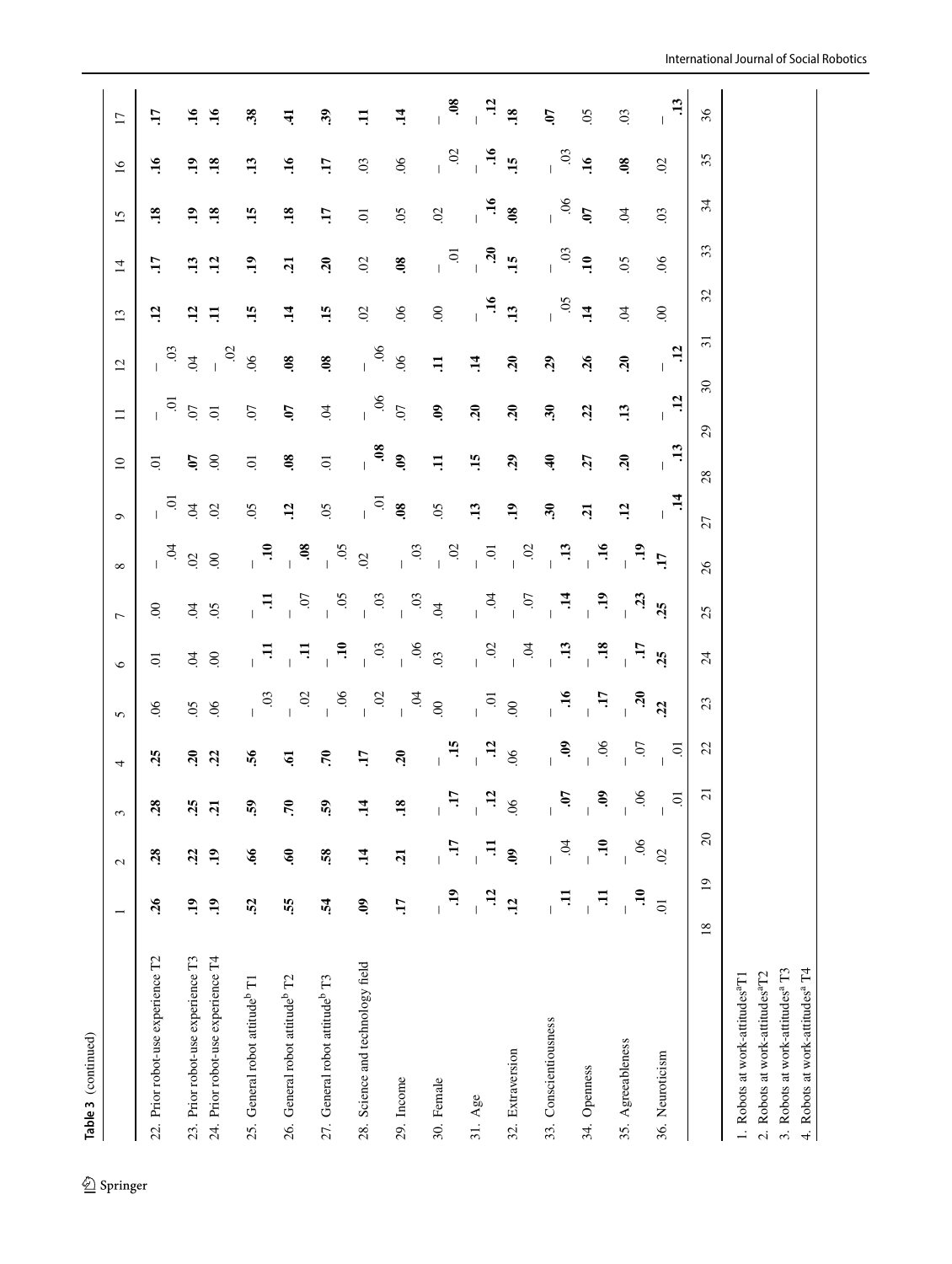| Table 3 (continued)                             |                 |                 |                 |                  |                       |            |                |     |    |    |    |    |                          |                 |    |    |    |    |    |
|-------------------------------------------------|-----------------|-----------------|-----------------|------------------|-----------------------|------------|----------------|-----|----|----|----|----|--------------------------|-----------------|----|----|----|----|----|
|                                                 | 18              | $\overline{19}$ | $\overline{c}$  | $\overline{c}$   | 22                    | 23         | $\overline{c}$ | 25  | 26 | 27 | 28 | 29 | $\overline{\mathcal{E}}$ | $\overline{31}$ | 32 | 33 | 34 | 35 | 36 |
| 5. Cynicism at work T1                          |                 |                 |                 |                  |                       |            |                |     |    |    |    |    |                          |                 |    |    |    |    |    |
| 6. Cynicism at work T2                          |                 |                 |                 |                  |                       |            |                |     |    |    |    |    |                          |                 |    |    |    |    |    |
| 7. Cynicism at work T3                          |                 |                 |                 |                  |                       |            |                |     |    |    |    |    |                          |                 |    |    |    |    |    |
| 8. Cynicism at work T4                          |                 |                 |                 |                  |                       |            |                |     |    |    |    |    |                          |                 |    |    |    |    |    |
| 9. Professional efficacy T1                     |                 |                 |                 |                  |                       |            |                |     |    |    |    |    |                          |                 |    |    |    |    |    |
| 10. Professional efficacy T2                    |                 |                 |                 |                  |                       |            |                |     |    |    |    |    |                          |                 |    |    |    |    |    |
| 11. Professional efficacy T3                    |                 |                 |                 |                  |                       |            |                |     |    |    |    |    |                          |                 |    |    |    |    |    |
| 12. Professional efficacy T4                    |                 |                 |                 |                  |                       |            |                |     |    |    |    |    |                          |                 |    |    |    |    |    |
| 13. Technology-use productivity                 |                 |                 |                 |                  |                       |            |                |     |    |    |    |    |                          |                 |    |    |    |    |    |
| 14. Technology-use productivity<br>$\mathbb{R}$ |                 |                 |                 |                  |                       |            |                |     |    |    |    |    |                          |                 |    |    |    |    |    |
| 15. Technology-use productivity<br>$\mathbb{E}$ |                 |                 |                 |                  |                       |            |                |     |    |    |    |    |                          |                 |    |    |    |    |    |
| 16. Technology-use productivity<br>H<br>H       |                 |                 |                 |                  |                       |            |                |     |    |    |    |    |                          |                 |    |    |    |    |    |
| 17. Robot-use self-efficacy T1                  |                 |                 |                 |                  |                       |            |                |     |    |    |    |    |                          |                 |    |    |    |    |    |
| 18. Robot-use self-efficacy T2                  |                 |                 |                 |                  |                       |            |                |     |    |    |    |    |                          |                 |    |    |    |    |    |
| 19. Robot-use self-efficacy T3                  | 5               |                 |                 |                  |                       |            |                |     |    |    |    |    |                          |                 |    |    |    |    |    |
| 20. Robot-use self-efficacy T4                  | ۶.              | 5               |                 |                  |                       |            |                |     |    |    |    |    |                          |                 |    |    |    |    |    |
| 21. Prior robot-use experience T1               | $\ddot{ }$      | Ë               | $\mathbf{a}$    |                  |                       |            |                |     |    |    |    |    |                          |                 |    |    |    |    |    |
| 22. Prior robot-use experience T2               | $\ddot{18}$     | E               | $\overline{18}$ | ត្               |                       |            |                |     |    |    |    |    |                          |                 |    |    |    |    |    |
| 23. Prior robot-use experience T3               | $\ddot{c}$      | <u>۾</u>        | $\ddot{18}$     | ਼੍ਰ              | 57                    |            |                |     |    |    |    |    |                          |                 |    |    |    |    |    |
| 24. Prior robot-use experience T4               | $\overline{16}$ | F.              | ຊ               | 45               | $\ddot{52}$           | 56         |                |     |    |    |    |    |                          |                 |    |    |    |    |    |
| 25. General robot attitude <sup>b</sup> T1      | 57              | 38              | र्नु            | <u>នុ</u>        | $\tilde{\mathcal{L}}$ | $\ddot{a}$ | H.             |     |    |    |    |    |                          |                 |    |    |    |    |    |
| 26. General robot attitude <sup>b</sup> T2      | 39              | र्च             | વે              | $\overline{.18}$ | ຊ                     | នុ         | नं             | ලි. |    |    |    |    |                          |                 |    |    |    |    |    |
|                                                 |                 |                 |                 |                  |                       |            |                |     |    |    |    |    |                          |                 |    |    |    |    |    |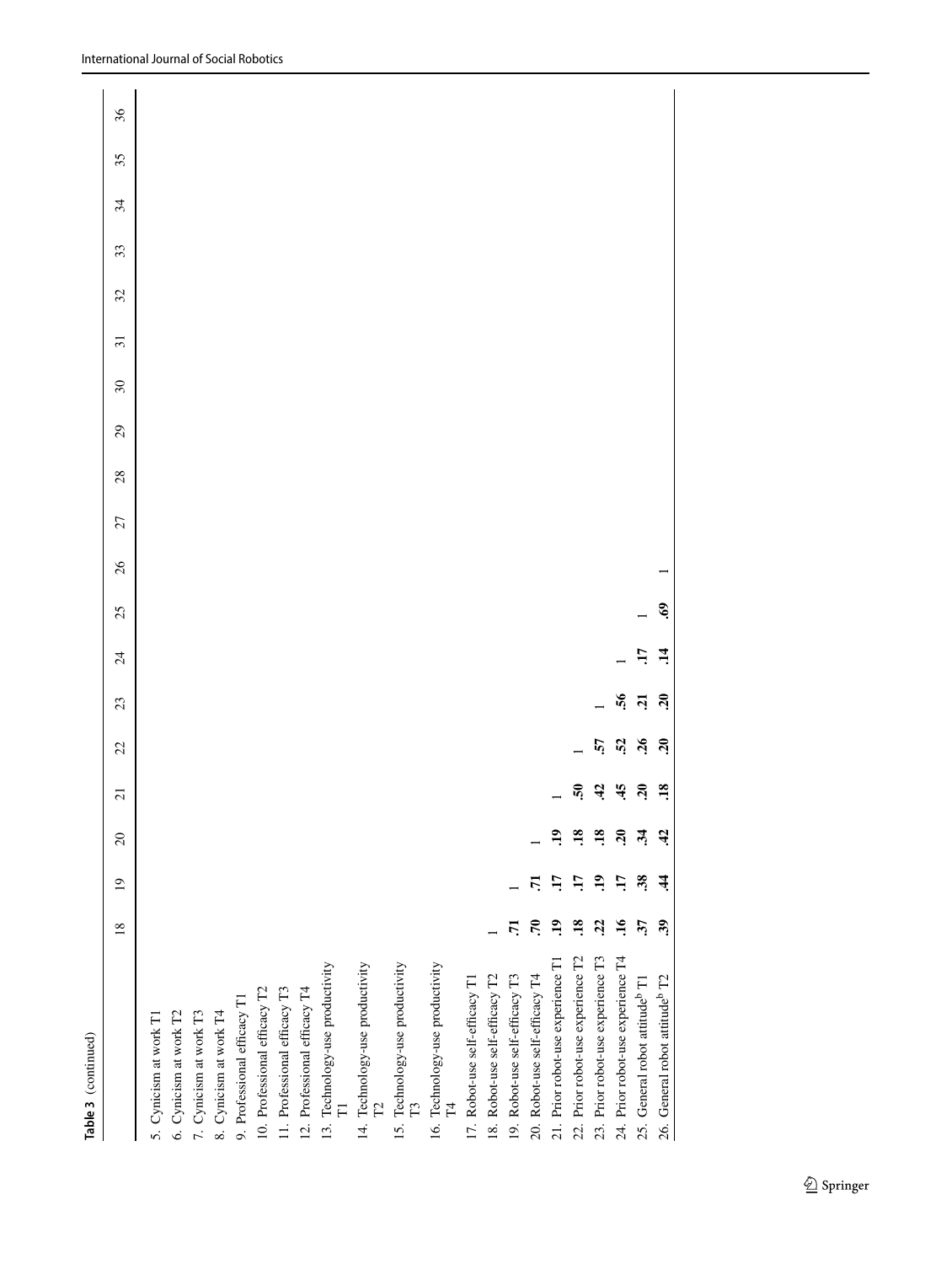| Table 3 (continued)                                                                                                                                                                                         |                                                 |                               |                                                 |                     |                          |                     |                      |                          |                                       |                      |                                   |                                                       |                                  |                     |            |                                   |                      |                 |    |
|-------------------------------------------------------------------------------------------------------------------------------------------------------------------------------------------------------------|-------------------------------------------------|-------------------------------|-------------------------------------------------|---------------------|--------------------------|---------------------|----------------------|--------------------------|---------------------------------------|----------------------|-----------------------------------|-------------------------------------------------------|----------------------------------|---------------------|------------|-----------------------------------|----------------------|-----------------|----|
|                                                                                                                                                                                                             | $\frac{8}{18}$                                  | $\overline{0}$                | $\overline{c}$                                  | $\overline{c}$      | 22                       | 23                  | $\overline{c}$       | 25                       | 26                                    | 27                   | 28                                | 29                                                    | $\overline{\mathcal{E}}$         | $\overline{31}$     | 32         | 33                                | 34                   | 35              | 36 |
| 27. General robot attitude <sup>b</sup> T3                                                                                                                                                                  | $\ddot{3}$                                      | 37                            | $\ddot{4}$                                      | H.                  | $\overline{18}$          | $\overline{15}$     | $\mathbf{H}$         | S.                       | $\mathbf{69}$                         |                      |                                   |                                                       |                                  |                     |            |                                   |                      |                 |    |
| 28. Science and technology field                                                                                                                                                                            | $\Xi$                                           | $\ddot{5}$                    |                                                 | ತಿ                  | $\ddot{\mathbf{e}}$      | S.                  | $\overline{50}$      | $\overline{16}$          | $\ddot{=}$                            |                      |                                   |                                                       |                                  |                     |            |                                   |                      |                 |    |
| 29. Income                                                                                                                                                                                                  | $\ddot{13}$                                     | $\ddot{1}$                    | $\ddot{13}$                                     | $\ddot{3}$          | $\ddot{3}$               | $\mathbf{S}$        | $\ddot{5}$           | $\ddot{3}$               | 22                                    | $\overline{18}$      | 8Ò.                               |                                                       |                                  |                     |            |                                   |                      |                 |    |
| 30. Female                                                                                                                                                                                                  | 50.                                             | S.                            | Ş                                               | $\ddot{1}$          | $\dot{5}$                | $\infty$            | $\odot$              | ą                        | .18<br>$\overline{1}$                 | F.                   | $\ddot{c}$                        | $\ddot{\mathbf{r}}$<br>$\begin{array}{c} \end{array}$ |                                  |                     |            |                                   |                      |                 |    |
| 31. Age                                                                                                                                                                                                     | $\overline{18}$<br>$\overline{\phantom{a}}$     | $\ddot{15}$<br>I              | $\ddot{ }$<br>$\begin{array}{c} \end{array}$    | $\frac{12}{1}$<br>I | ê,<br>$\overline{1}$     | $90^{\circ}$<br>Ī   | Ś.<br>$\overline{1}$ | Ŕ<br>$\overline{1}$      | Ś.<br>$\overline{1}$                  | $50$ .<br>Ī          | 90 <sup>°</sup><br>$\overline{1}$ | S.                                                    | Ξ.                               |                     |            |                                   |                      |                 |    |
| 32. Extraversion                                                                                                                                                                                            | $\overline{17}$                                 | 45                            | $\vec{a}$                                       | $\overline{12}$     | $\overline{0}$           | Ć,                  | 50.                  | $\ddot{5}$               | $\Xi$                                 | $\ddot{13}$          | $\frac{8}{2}$                     | S.                                                    | $\overline{6}$<br>$\overline{1}$ | $\ddot{=}$          |            |                                   |                      |                 |    |
| 33. Conscientiousness                                                                                                                                                                                       | $\overline{10}$                                 | $\frac{90}{2}$                | 50.                                             | $\overline{50}$     | $\ddot{6}$<br>Ĭ.         | $\ddot{\mathrm{S}}$ | $\dot{q}$<br>Ĺ       | $\ddot{\mathrm{c}}$<br>Ĺ | 50.                                   | 96<br>Ĺ              | Ŕ.<br>$\overline{1}$              | $\mathfrak{S}$                                        | 80.                              | $\ddot{=}$          | $\ddot{a}$ |                                   |                      |                 |    |
| 34. Openness                                                                                                                                                                                                | $\overline{0}$                                  | Ś.                            | $\ddot{\mathbf{6}}$                             | $\ddot{13}$         | $\ddot{\mathrm{S}}$      | Þ.                  | Ć,                   | 50                       | $\ddot{\mathrm{c}}$<br>$\overline{1}$ | 60<br>$\overline{1}$ | $\dot{q}$<br>$\overline{1}$       | $\Xi$                                                 | Ś.                               | Þ.                  | 22         | $\mathbf{S}$                      |                      |                 |    |
| 35. Agreeableness                                                                                                                                                                                           | $\sim$                                          | $\widetilde{S}0$ .            | $\ddot{=}$                                      | $\ddot{\mathrm{c}}$ | $\overline{0}$           | $\mathcal{S}$       | $\overline{0}$       | $\overline{0}$           | ō.<br>$\overline{1}$                  | $\mathcal{S}$        | $50$ .<br>$\overline{1}$          | $\Xi$                                                 | 80.                              | $\ddot{\mathrm{S}}$ | $\ddot{1}$ | $\frac{26}{5}$                    | $\ddot{z}$           |                 |    |
| 36. Neuroticism                                                                                                                                                                                             | $\ddot{\mathbf{6}}$<br>$\overline{\phantom{a}}$ | Ę<br>$\overline{\phantom{a}}$ | $\ddot{\mathbf{e}}$<br>$\overline{\phantom{a}}$ | Q.                  | $\overline{\mathcal{S}}$ | $\mathcal{L}$       | S.                   | S.<br>L                  | 90.<br>L                              | $\overline{50}$<br>Ĺ | $\overline{a}$                    | J.<br>$\overline{1}$                                  | $\ddot{c}$                       | $\Xi$               | Ŕ.<br>L    | $\overline{50}$<br>$\overline{1}$ | 29<br>$\overline{1}$ | $\ddot{=}$<br>I |    |
| <sup>a</sup> Affective Attitudes Toward Introducing Robots at Work-variable<br><sup>b</sup> General attitude toward robots -variable (measured only T2-T4)<br>$p$ values < .05 are indicated with bold font |                                                 |                               |                                                 |                     |                          |                     |                      |                          |                                       |                      |                                   |                                                       |                                  |                     |            |                                   |                      |                 |    |

 $\underline{\textcircled{\tiny 2}}$  Springer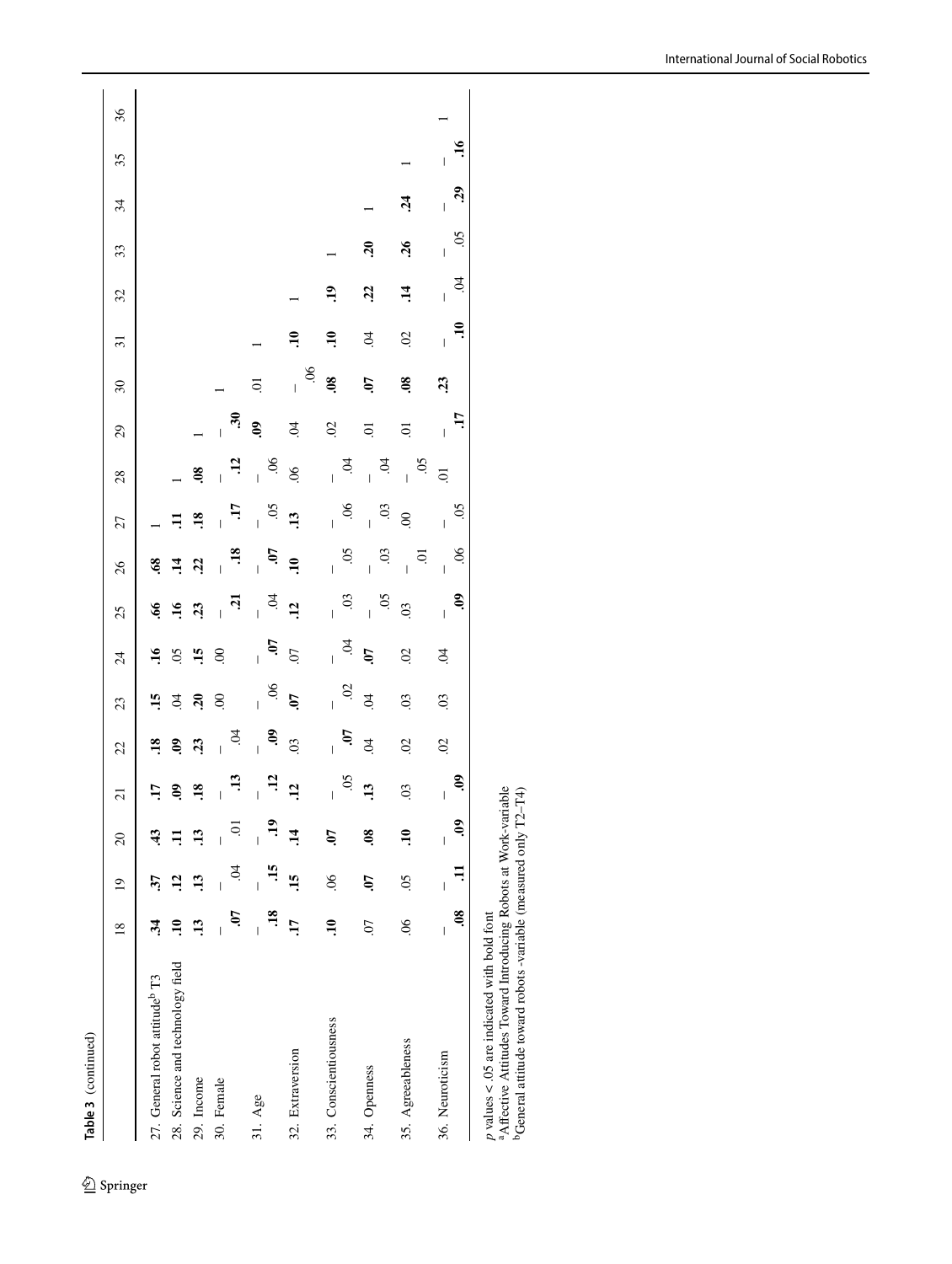# **References**

- <span id="page-14-0"></span>1. Brakman S, Garretsen H, van Witteloostuijn A (2021) Robots do not get the coronavirus: The COVID-19 pandemic and the interna[tional division of labor. J Int Bus Stud 52:1215–1224.](https://doi.org/10.1057/s41267-021-00410-9) https://doi. org/10.1057/s41267-021-00410-9
- <span id="page-14-31"></span>2. Coombs C (2020) Will COVID-19 be the tipping point for the intelligent automation of work? A review of the debate and implications [for research. Int J Inf Manag 55:102182.](https://doi.org/10.1016/j.ijinfomgt.2020.102182) https://doi.org/10.1016/j. ijinfomgt.2020.102182
- <span id="page-14-1"></span>3. He W, Zhang ZJ, Li W (2021) Information technology solutions, challenges, and suggestions for tackling the COVID-19 pandemic. Int J Inf Manag 57:102287. [https://doi.org/10.1016/j.ijinfomgt.](https://doi.org/10.1016/j.ijinfomgt.2020.102287) 2020.102287
- <span id="page-14-2"></span>4. Karabegović I, Karabegović E, Mahmić M, Husak E (2015) The application of service robots for logistic in manufacturing pro[cesses. Adv Prod Eng Manag 10\(4\):185–194.](https://doi.org/10.14743/apem2015.4.201) https://doi.org/10. 14743/apem2015.4.201
- <span id="page-14-3"></span>5. Suprem A, Mahalik N, Kim K (2013) A review on application of technology systems, standards and interfaces for agriculture and [food sector. Comput Stand Interfaces 35\(4\):355–364.](https://doi.org/10.1016/j.csi.2012.09.002) https://doi. org/10.1016/j.csi.2012.09.002
- <span id="page-14-4"></span>6. Savela N, Turja T, Oksanen A (2018) Social acceptance of robots in different occupational fields: A systematic literature review. Int J Soc Robot 10(4):493–502. [https://doi.org/10.1007/s12369-017-](https://doi.org/10.1007/s12369-017-0452-5) 0452-5
- <span id="page-14-5"></span>7. Dwivedi YK, Hughes L, Ismagilova E, Aarts G, Coombs C, Crick T, Duan Y, Dwivedi R, Edwards J, Eirug A, Galanos V, Ilavarasan PV, Janssen M, Jones P, Kar AK, Kizgin H, Kronemann B, Lal B, Lucini B et al (2019) Artificial intelligence (AI): multidisciplinary perspectives on emerging challenges, opportunities, and agenda for [research, practice and policy. Int J Inf Manag 57:101994.](https://doi.org/10.1016/j.ijinfomgt.2019.08.002) https:// doi.org/10.1016/j.ijinfomgt.2019.08.002
- <span id="page-14-6"></span>8. Ajoudani A, Zanchettin AM, Ivaldi S, Albu-Schäffer A, Kosuge K, Khatib O (2018) Progress and prospects of the human–robot col[laboration. Auton Robots 42\(5\):957–975.](https://doi.org/10.1007/s10514-017-9677-2) https://doi.org/10.1007/ s10514-017-9677-2
- <span id="page-14-7"></span>9. International Federation of Robotics (2020) World robotics 2020 [service robots report. International Federation of Robotics.](https://ifr.org/free-downloads/) https:// ifr.org/free-downloads/
- <span id="page-14-8"></span>10. Sheridan TB (2016) Human–robot interaction: status and chal[lenges. Hum Factors 58\(4\):525–532.](https://doi.org/10.1177/0018720816644364) https://doi.org/10.1177/ 0018720816644364
- <span id="page-14-9"></span>11. Stephan WG, Renfro C, Davis MD (2008) The role of threat in intergroup relations. In: Wagner U, Tropp LR, Finchilescu G, Tredoux C (eds) Social issues and interventions. Improving intergroup relations: building on the legacy of Thomas .F Pettigrew. Blackwell, New York, pp 55–72. <https://doi.org/10.1002/9781444303117.ch5>
- <span id="page-14-10"></span>12. Stephan WG, Stephen CW (2000) An integrated threat theory of prejudice. In: Oskamp S (ed) Reducing prejudice and discrimination. Erlbaum, pp 23–46
- <span id="page-14-11"></span>13. Vanman EJ, Kappas A (2019) "Danger, Will Robinson!" The challenges of social robots for intergroup relations. Soc Personal Psychol Compass 13(8):e12489. <https://doi.org/10.1111/spc3.12489>
- <span id="page-14-12"></span>14. Hancock PA, Kessler TT, Kaplan AD, Brill JC, Szalma JL (2020) Evolving trust in robots: specification through sequential and [comparative meta-analyses. Hum Factors.](https://doi.org/10.1177/0018720820922080) https://doi.org/10.1177/ 0018720820922080
- <span id="page-14-32"></span>15. Schaefer KE, Chen JY, Szalma JL, Hancock PA (2016) A meta-analysis of factors influencing the development of trust in automation: implications for understanding autonomy in future [systems. Hum Factors 58\(3\):377–400.](https://doi.org/10.1177/0018720816634228) https://doi.org/10.1177/ 0018720816634228
- <span id="page-14-13"></span>16. Yusif S, Soar J, Hafeez-Baig A (2016) Older people, assistive technologies, and the barriers to adoption: a systematic review. Int J

Med Inform 94:112–116. [https://doi.org/10.1016/j.ijmedinf.2016.](https://doi.org/10.1016/j.ijmedinf.2016.07.004) 07.004

- <span id="page-14-14"></span>17. Gnambs T, Appel M (2019) Are robots becoming unpopular? Changes in attitudes towards autonomous robotic systems in [Europe. Comput Hum Behav 93:53–61.](https://doi.org/10.1016/j.chb.2018.11.045) https://doi.org/10.1016/ j.chb.2018.11.045
- <span id="page-14-15"></span>18. Turja T, Oksanen A (2019) Robot acceptance at work: a multilevel analysis based on 27 EU countries. Int J Soc Robot 11(4):679–689. <https://doi.org/10.1007/s12369-019-00526-x>
- <span id="page-14-16"></span>19. Bröhl C, Nelles J, Brandl C, Mertens A, Nitsch V (2019) Human–robot collaboration acceptance model: development and comparison for Germany, Japan, China and the USA. Int J Soc Robot 11:709–726. <https://doi.org/10.1007/s12369-019-00593-0>
- <span id="page-14-17"></span>20. Van Maris A, Zook N, Caleb-Solly P, Studley M, Winfield A, Dogramadzi S (2020) Designing ethical social robots—a longi[tudinal field study with older adults. Front Robot AI 7:1.](https://doi.org/10.3389/frobt.2020.00001) https:// doi.org/10.3389/frobt.2020.00001
- <span id="page-14-18"></span>21. Naneva S, Sarda Gou M, Webb TL, Prescott TJ (2020) A systematic review of attitudes, anxiety, acceptance, and trust towards [social robots. Int J Soc Robot 12:1179–1201.](https://doi.org/10.1007/s12369-020-00659-4) https://doi.org/10. 1007/s12369-020-00659-4
- <span id="page-14-19"></span>22. Góngora Alonso S, Hamrioui S, de la Torre DI, Motta Cruz E, López-Coronado M, Franco M (2019) Social robots for people with aging and dementia: a systematic review of literature. Telemed e-Health 25(7):533–540. <https://doi.org/10.1089/tmj.2018.0051>
- <span id="page-14-20"></span>23. Baron-Epel O, Kaplan G, Weinstein R, Green MS (2010) Extreme and acquiescence bias in a bi-ethnic population. Eur J Public Health 20(5):543–548. <https://doi.org/10.1093/eurpub/ckq052>
- <span id="page-14-21"></span>24. Nederhof AJ (1985) Methods of coping with social desirability [bias: a review. Eur J Soc Psychol 15\(3\):263–280.](https://doi.org/10.1002/ejsp.2420150303) https://doi.org/ 10.1002/ejsp.2420150303
- <span id="page-14-22"></span>25. Berg A, Buffie EF, Zanna LF (2018) Should we fear the robot revolution? (The correct answer is yes). J Monet Econ 97:117–148. <https://doi.org/10.1016/j.jmoneco.2018.05.014>
- <span id="page-14-23"></span>26. Dekker F, Salomons A, Waal JVD (2017) Fear of robots at work: the role of economic self-interest. Socio-Econ Rev 15(3):539–562. <https://doi.org/10.1093/ser/mwx005>
- <span id="page-14-24"></span>27. Savela N, Oksanen A, Pellert M, Garcia D (2021) Emotional reactions to robot colleagues in a role-playing experiment. Int J Inf Manag 60:102361. [https://doi.org/10.1016/j.ijinfomgt.2021.](https://doi.org/10.1016/j.ijinfomgt.2021.102361) 102361
- <span id="page-14-25"></span>28. Kurbatov V, Shaughnessy M, Baratta V, Heller DR, Freedman-Weiss M, Resio BJ et al (2020) Application of advanced bioinformatics to understand and predict burnout among surgical trainees. J Surg Educ 77(3):499–507. [https://doi.org/10.1016/j.jsurg.2019.](https://doi.org/10.1016/j.jsurg.2019.11.008) 11.008
- <span id="page-14-26"></span>29. Brougham D, Haar J (2018) Smart technology, artificial intelligence, robotics, and algorithms (STARA): employees' perceptions [of our future workplace. J Manag Organ 24\(2\):239–257.](https://doi.org/10.1017/jmo.2016.55) https:// doi.org/10.1017/jmo.2016.55
- <span id="page-14-27"></span>30. Kong H, Yuan Y, Baruch Y, Bu N, Jiang X, Wang K (2021) Influences of artificial intelligence (AI) awareness on career competency and job burnout. Int J Contemp Hosp Manag 33(2):717–734. <https://doi.org/10.1108/IJCHM-07-2020-0789>
- <span id="page-14-28"></span>31. Baisch S, Kolling T, Schall A, Rühl S, Selic S, Kim Z, Rossberg H, Klein B, Pantel J, Oswald F, Knopf M (2017) Acceptance of social robots by elder people: does psychosocial functioning matter? Int J Soc Robot 9:293–307. <https://doi.org/10.1007/s12369-016-0392-5>
- <span id="page-14-29"></span>32. Venkatesh V, Davis FD (1996) A model of the antecedents of perceived ease of use: development and test. Decis Sci 27(3):451–481. <https://doi.org/10.1111/j.1540-5915.1996.tb00860.x>
- <span id="page-14-30"></span>33. Venkatesh V, Davis FD (2000) A theoretical extension of the technology acceptance model: four longitudinal field studies. Manag Sci 46(2):186–204. <https://doi.org/10.1287/mnsc.46.2.186.11926>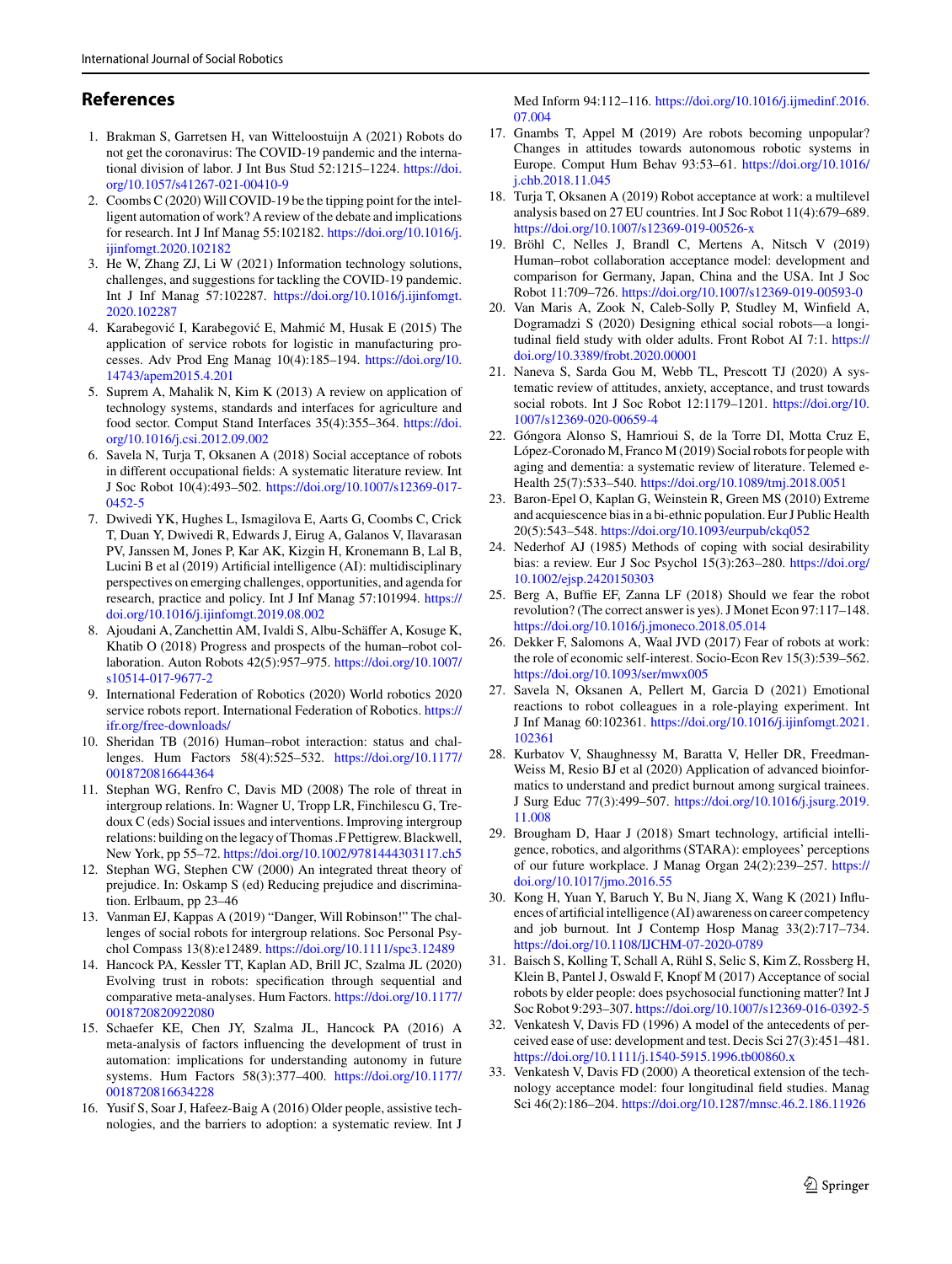- <span id="page-15-0"></span>34. Latikka R, Turja T, Oksanen A (2019) Self-Efficacy and accep[tance of robots. Comput Hum Behav 93:157–163.](https://doi.org/10.1016/j.chb.2018.12.017) https://doi.org/ 10.1016/j.chb.2018.12.017
- <span id="page-15-1"></span>35. Latikka R, Savela N, Koivula A, Oksanen A (2021) Perceived robot attitudes of other people and perceived robot use self-efficacy as determinants of attitudes toward robots. In: Kurosu M (ed) International conference on human–computer interaction, vol 12763. Springer, pp 262–274. [https://doi.org/10.1007/978-3-030-78465-](https://doi.org/10.1007/978-3-030-78465-2_20) 2\_20
- <span id="page-15-2"></span>36. Turja T, Rantanen T, Oksanen A (2019) Robot use self-efficacy in healthcare work (RUSH): development and validation of a new measure. AI Soc 34:137–143. [https://doi.org/10.1007/s00146-017-](https://doi.org/10.1007/s00146-017-0751-2) 0751-2
- <span id="page-15-3"></span>37. Latikka R, Savela N, Koivula A, Oksanen A (2021) Attitudes toward robots as equipment and coworkers and the impact of robot [autonomy level. Int J Soc Robot.](https://doi.org/10.1007/s12369-020-00743-9) https://doi.org/10.1007/s12369- 020-00743-9
- <span id="page-15-4"></span>38. Bandura A (1997) Self-efficacy: the exercise of control. Freeman, New York
- <span id="page-15-5"></span>39. Turja T, Taipale S, Kaakinen M, Oksanen A (2020) Care workers' readiness for robotization: identifying psychological and socio[demographic determinants. Int J Soc Robot 12:79–90.](https://doi.org/10.1007/s12369-019-00544-9) https://doi. org/10.1007/s12369-019-00544-9
- <span id="page-15-6"></span>40. Gist ME, Mitchell TR (1992) Self-efficacy: a theoretical analysis of its determinants and malleability. Acad Manage Rev 17:183–211. <https://doi.org/10.5465/amr.1992.4279530>
- <span id="page-15-7"></span>41. Carleton RN (2016) Fear of the unknown: one fear to rule them all? J Anxiety Disord 41:5–21. [https://doi.org/10.1016/j.janxdis.2016.](https://doi.org/10.1016/j.janxdis.2016.03.011) 03.011
- <span id="page-15-21"></span>42. Reis HT, Maniaci MR, Caprariello PA, Eastwick PW, Finkel EJ (2011) Familiarity does indeed promote attraction in live interac[tion. J Pers Soc Psychol 101\(3\):557–570.](https://doi.org/10.1037/a0022885) https://doi.org/10.1037/ a0022885
- <span id="page-15-8"></span>43. Zajonc RB (1968) Attitudinal effects of mere exposure. J Pers Soc Psychol 9(2, Pt. 2):1–27. <https://doi.org/10.1037/h0025848>
- <span id="page-15-9"></span>44. Nomura T, Takagi S (2011) Exploring effects of educational backgrounds and gender in human–robot interaction. In: 2011 International conference on user science and engineering (pp 24–29). IEEE. <https://doi.org/10.1109/iUSEr.2011.6150530>
- <span id="page-15-10"></span>45. May DC, Holler KJ, Bethel CL, Strawderman L, Carruth DW, Usher JM (2017) Survey of factors for the prediction of human comfort with a non-anthropomorphic robot in public spaces. Int J Soc Robot 9(2):165–180. <https://doi.org/10.1007/s12369-016-0390-7>
- <span id="page-15-11"></span>46. Savela N, Latikka R, Oksa R, Oksanen A (2021) Service sector professionals' perspective on robots doing their job in the future. In: Kurosu M (ed) International conference on human–computer [interaction, vol 12763. Springer, pp 300–317.](https://doi.org/10.1007/978-3-030-78465-2_23) https://doi.org/10. 1007/978-3-030-78465-2\_23
- <span id="page-15-12"></span>47. Venkatesh V, Morris MG, Ackerman PL (2000) A longitudinal field investigation of gender differences in individual technology adoption decision-making processes. Organ Behav Hum Decis Process 83(1):33–60. <https://doi.org/10.1006/obhd.2000.2896>
- <span id="page-15-13"></span>48. De Graaf MM, Allouch SB (2013) Exploring influencing variables for the acceptance of social robots. Robot Auton Syst 61(12):1476–1486. <https://doi.org/10.1016/j.robot.2013.07.007>
- <span id="page-15-14"></span>49. Flandorfer P (2012) Population ageing and socially assistive robots for elderly persons: the importance of sociodemographic factors [for user acceptance. Int J Popul Res 2012:1–13.](https://doi.org/10.1155/2012/829835) https://doi.org/10. 1155/2012/829835
- <span id="page-15-15"></span>50. Robert LP Jr, Alahmad R, Esterwood C, Kim S, You S, Zhang Q (2020) A review of personality in human–robot interactions. [Found Trends Inf Syst 4\(2\):107–212.](https://doi.org/10.1561/2900000018) https://doi.org/10.1561/ 2900000018
- <span id="page-15-16"></span>51. Rossi S, Conti D, Garramone F, Santangelo G, Staffa M, Varrasi S, Di Nuovo A (2020) The role of personality factors and empathy in the acceptance and performance of a social robot for psy[chometric evaluations. Robotics 9\(2\):39.](https://doi.org/10.3390/robotics9020039) https://doi.org/10.3390/ robotics9020039
- <span id="page-15-17"></span>52. Zeng Z, Chen P-J, Lew AA (2020) From high-touch to high-tech: COVID-19 drives robotics adoption. Tour Geogr 22(3):724–734. <https://doi.org/10.1080/14616688.2020.1762118>
- <span id="page-15-18"></span>53. Bandura A (1986) Social foundations of thought and action: a social cognitive theory. Prentice-Hall, New York
- <span id="page-15-19"></span>54. Bandura A (1994) Self-efficacy. In: Ramachaudran VS (ed) Encyclopedia of human behavior, vol 4. Academic Press, New York, pp 71–81
- <span id="page-15-20"></span>55. Paluck EL, Green SA, Green DP (2019) The contact hypothesis [re-evaluated. Behav Public Policy 3\(2\):129–158.](https://doi.org/10.1017/bpp.2018.25) https://doi.org/ 10.1017/bpp.2018.25
- <span id="page-15-22"></span>56. Maslach C, Jackson SE, Leitner MP (2018) Maslach burnout inventory manual, 4th edn. Mind Garden, London
- <span id="page-15-23"></span>57. Ragu-Nathan TS, Tarafdar M, Ragu-Nathan BS, Tu Q (2008) The consequences of technostress for end users in organizations: conceptual development and empirical validation. Inf Syst Res 19(4):417–433. <https://doi.org/10.1287/isre.1070.0165>
- <span id="page-15-24"></span>58. Official Statistics of Finland (2008) Standard Industrial Classification TOL 2008. Statistics Finland. Retrieved August 18, 2021, from [https://www.stat.fi/en/luokitukset/toimiala/toimiala\\_1\\_20080101/](https://www.stat.fi/en/luokitukset/toimiala/toimiala_1_20080101/)
- <span id="page-15-25"></span>59. United Nations (2008) International standard industrial classification of all economic activities (ISIC) revision 4. United Nations [Statistics Division. Retrieved August 18, 2021, fromhttps://unstats.](https://unstats.un.org/unsd/classifications/Econ/isic) un.org/unsd/classifications/Econ/isic
- <span id="page-15-26"></span>60. Hahn E, Gottschling J, Spinath FM (2012) Short measurements of personality—validity and reliability of the GSOEP big five inven[tory \(BFI-S\). J Res Pers 46\(3\):355–359.](https://doi.org/10.1016/j.jrp.2012.03.008) https://doi.org/10.1016/j. jrp.2012.03.008
- <span id="page-15-27"></span>61. Shaw B (2020) OMEGA: Stata module to calculate the omega reliability coefficient. In CF Baum (Ed), Statistical software components (S458861, revised 27 Feb 2021)*.* Boston College Department of Economics. <https://ideas.repec.org/c/boc/bocode/s458861.html>
- <span id="page-15-28"></span>62. Schunck R, Perales F (2017) Within-and between-cluster effects in generalized linear mixed models: A discussion of approaches [and the xthybrid command. Stata J 17\(1\):89–115.](https://doi.org/10.1177/1536867X1701700106) https://doi.org/ 10.1177/1536867X1701700106
- <span id="page-15-29"></span>63. Oksanen A, Oksa R, Savela N, Mantere E, Savolainen I, Kaakinen M (2021) COVID-19 crisis and digital stressors at work: a longitudinal study on the Finnish working population. Comput Hum Behav 122:106853. <https://doi.org/10.1016/j.chb.2021.106853>
- <span id="page-15-30"></span>64. McDermott H, Choudhury N, Lewin-Runacres M, Aemn I, Moss E (2020) Gender differences in understanding and acceptance of [robot-assisted surgery. J Robot Surg 14\(1\):227–2321.](https://doi.org/10.1007/s11701-019-00960-z) https://doi. org/10.1007/s11701-019-00960-z
- <span id="page-15-31"></span>65. Ivanov S, Webster C, Garenko A (2018) Young Russian adults' attitudes towards the potential use of robots in hotels. Technol Soc 55:24–32. <https://doi.org/10.1016/j.techsoc.2018.06.004>
- <span id="page-15-32"></span>66. Marler JH, Fisher SL, Ke W (2009) Employee self-service technology acceptance: a comparison of pre-implementation and post[implementation relationships. Pers Psychol 62\(2\):327–358.](https://doi.org/10.1111/j.1744-6570.2009.01140.x) https:// doi.org/10.1111/j.1744-6570.2009.01140.x
- <span id="page-15-33"></span>67. Venkatesh V, Johnson P (2002) Telecommuting technology implementations: a within-and between-subjects longitudinal field study. Pers Psychol 55(3):661–687. [https://doi.org/10.1111/j.1744-6570.](https://doi.org/10.1111/j.1744-6570.2002.tb00125.x) 2002.tb00125.x
- <span id="page-15-34"></span>68. Moscovici S (1988) Notes towards a description of social represen[tations. Eur J Soc Psychol 18\(3\):211–250.](https://doi.org/10.1002/ejsp.2420180303) https://doi.org/10.1002/ ejsp.2420180303